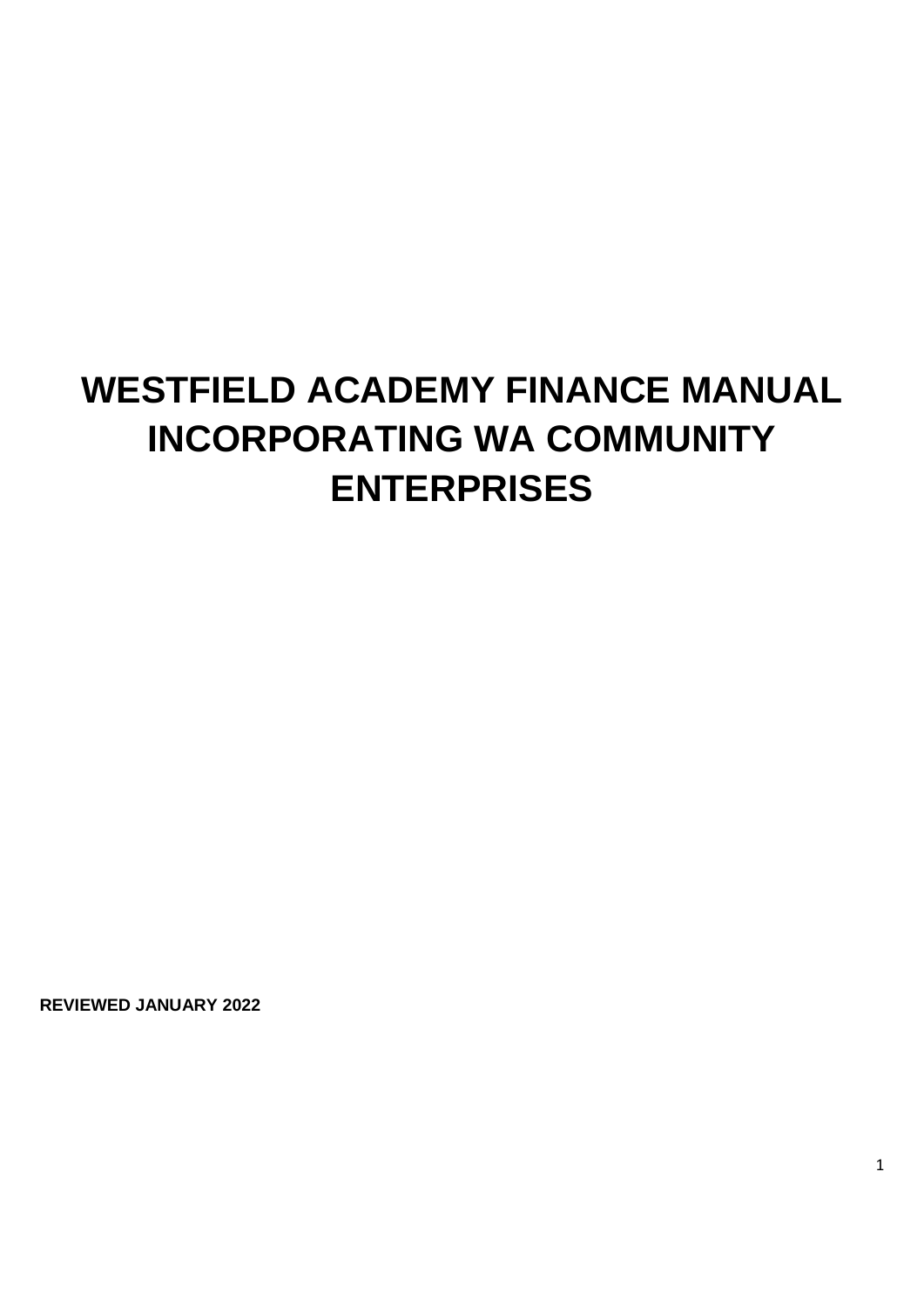# **Contents**

- 1 Introduction
- 2 Organisation
- 3 Accounting System
- 4 Financial & Development Planning
- 5 Payroll
- 6 Purchasing
- 7 Income
- 8 Cash Management
- 9 Fixed Assets
- 10 Gifts and Hospitality
- Appendix A Charging students for activities at the Academy
- Appendix B Charges for Hire of Premises
- Appendix C Conditions of Hire of Academy premises
- Appendix D Investment Policy
- Appendix E Expenses Policy
- Appendix F Cardholder Agreement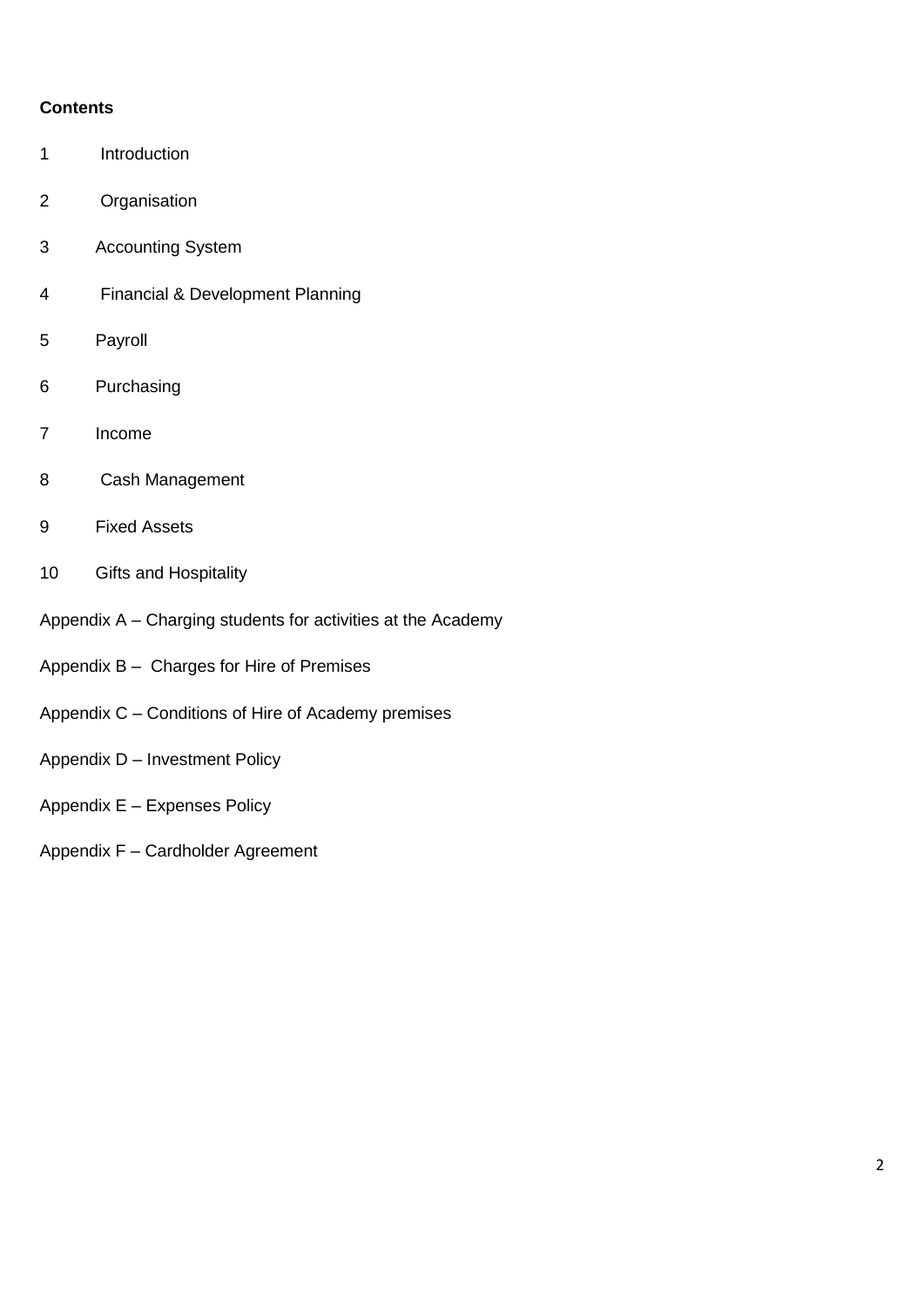## **1. Introduction**

The purpose of this manual is to ensure that the academy maintains and develops systems of financial control which conform to the requirements both of propriety and of good financial management. It is essential that these systems operate properly to meet the requirements of our funding agreement with the Department for Education and Skills (DfE).

The academy must comply with the principles of financial control outlined in the academies guidance published by the DfE. This manual expands on that and provides detailed information on the academy's accounting procedures and the manual should be read by all staff involved with financial systems.

In July 2014 the Academy formed a fully owned trading subsidiary – WA Community Enterprises. All rules and regulations contained within this manual also fully apply to the management of the finances of the trading subsidiary. All non-educational income including from lettings and external catering will be managed by the trading subsidiary.

The academy financial year runs from 1<sup>st</sup> September to 31st August, and DFE grants are allocated to cover this entire period.

## **2. Organisation**

The academy has defined the responsibilities of each person involved in the administration of academy finances to provide a framework of accountability for governors and staff.

Staff undertaking financial tasks must ensure there is adequate division of duties. This ensures that one person is not solely responsible for any given function and helps protect against possible error/fraud. In the academy all transactions must be traceable through the system from start to finish.

# **The Governing Body**

The governing body has overall responsibility for the administration of the academy's finances. The main responsibilities of the governing body are prescribed in the Funding Agreement between the academy and the DfE. The main responsibilities include:

- ensuring that any grant received from the DfE is used only for the purposes intended;
- approval of the annual budget;
- appointment of the Headteacher;
- appointment of the Business Manager , in conjunction with the Headteacher; and
- appointment of a Responsible Officer

## **The Business Committee**

The Business Committee is a committee of the governing body. The Business Committee meets at least twice a term but more frequent meetings can be arranged if necessary.

The main responsibilities of the Business Committee are detailed in written terms of reference which have been authorised by the governing body. The main responsibilities include: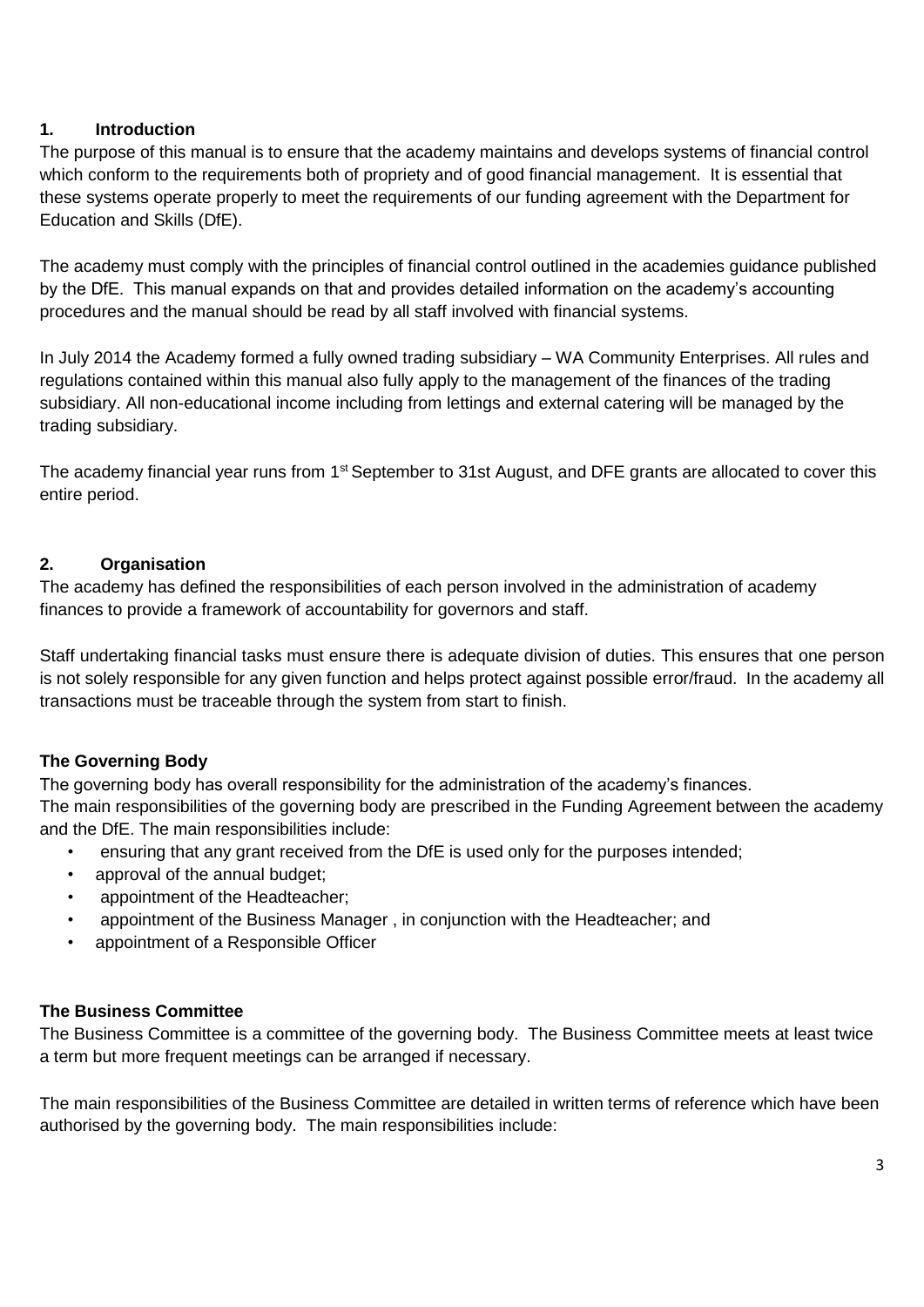- the initial review and authorisation of the annual budget;
- the regular monitoring of actual expenditure and income against budget:
- ensuring the annual accounts are produced in accordance with the requirements of the Companies Act 2006 and the DfE guidance issued to academies;
- authorising the award of contracts over £25,000;
- authorising all expenditure over and above agreed expenditure in the annual budget
- authorising changes to the academy staffing budget; and
- reviewing the reports of the Responsible Officer on the effectiveness of the financial procedures and controls. These reports must also be reported to the full governing body.
- to review the trading activities of WA Community Enterprises

# **The Headteacher**

Within the framework of the academy development plan as approved by the governing body the Headteacher has overall executive responsibility for the academy's activities including financial activities. Much of the financial responsibility has been delegated to the Business Manager but the Headteacher still retains responsibility for:

- approving new staff appointments within the authorised staffing budget, except for any senior staff posts which the governing body have agreed should be approved by them;
- authorising contracts between £5,000 and £24,999 in conjunction with the Business Manager; and
- signing cheques or authorising BACS payments in conjunction with the Business Manager or other authorised signatories.

# **The Business Manager**

The Business Manager works in close collaboration with the Headteacher through whom he is responsible to the governors. The Business Manager also has direct access to the governors via the Business Committee. The main responsibilities of the Business Manager are:

- the day to day management of financial issues including the establishment and operation of a suitable accounting system;
- the management of the academy financial position at a strategic and operational level within the framework for financial control determined by the governing body;
- the maintenance of effective systems of internal control;
- ensuring that the annual accounts are properly presented and adequately supported by the underlying records of the academy;
- the preparation of regular reports to the governing body;
- authorising orders below £5,000 in conjunction with budget
- signing cheques or authorising BACS payments in conjunction with the Headteacher or other authorised signatory; and
- ensuring forms and returns are sent to the DfE in line with the timetable in the DfE guidance.

# **The Responsible Officer**

The Responsible Officer (RO) is appointed by the governing body and provides governors with an independent oversight of the academy's financial affairs. The main duties of the RO are to provide the governing body with independent assurance that: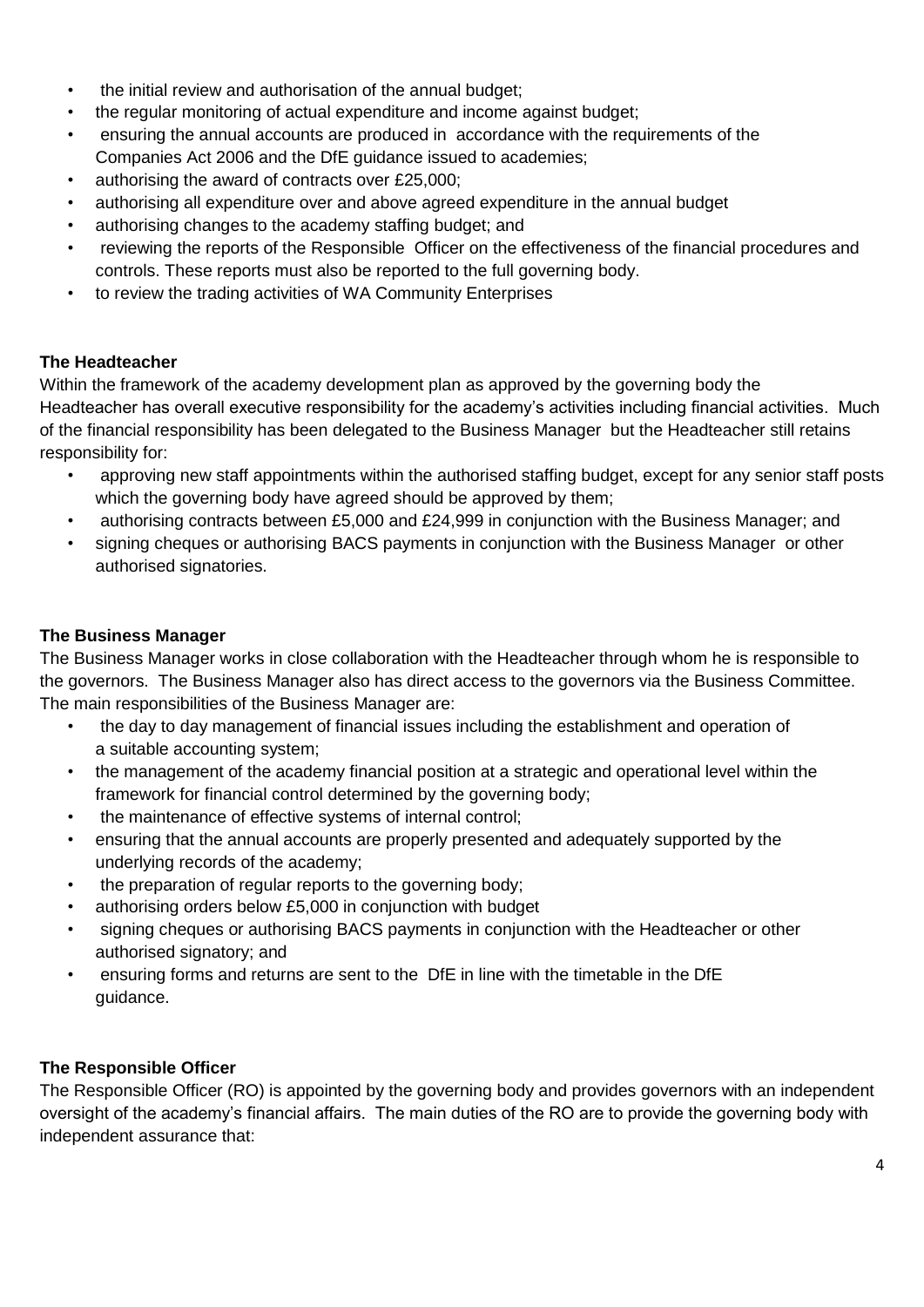- the financial responsibilities of the governing body are being properly discharged;
- resources are being managed in an efficient, economical and effective manner;
- sound systems of internal financial control are being maintained; and
- financial considerations are fully taken into account in reaching decisions.

The Responsible Officer will undertake a termly programme of reviews to ensure that financial transactions have been properly processed and that controls are operating as laid down by the governing body. A report of the findings will be presented to the Business Committee.

# **Other Staff**

Other members of staff, primarily the Finance Officer, the Finance Assistants and budget holders, will have some financial responsibilities and these are detailed in the following sections of this manual. All staff are responsible for the security of academy property, for avoiding loss or damage, for ensuring economy and efficiency in the use of resources and for conformity with the requirements of the academy's financial procedures.

# **Register of Interests**

It is important for anyone involved in spending public money to demonstrate that they do not benefit personally from the decisions they make. To avoid any misunderstanding that might arise all academy governors and staff with significant financial or spending powers are required to declare any financial interests they have in companies or individuals from whom the academy may purchase goods or services. The register is open to public inspection.

The register should include all business interests such as directorships, share holdings or other appointments of influence within a business or organisation which may have dealings with the academy. The disclosures should also include business interests of relatives such as a parent or spouse or business partner where influence could be exerted over a governor or a member of staff by that person.

The resister will be maintained and updated by the Company Secretary. The register will be published on the school website.

The existence of a register of business interests does not, of course, detract from the duties of governors and staff to declare interests whenever they are relevant to matters being discussed by the governing body or a committee. Where an interest has been declared, governors and staff should not attend that part of any committee or other meeting.

# **3. Accounting system**

All the financial transactions of the academy must be recorded on the SIMS FMS accounting system. All transactions relating to the Academy's unofficial funds must be recorded on the Tucasi Cash Office system.

Entry to the accounting system is password restricted. Access to the component parts of the SIMS FMS system can also be restricted and the Business Manager is responsible for setting access levels for all members of staff using the system.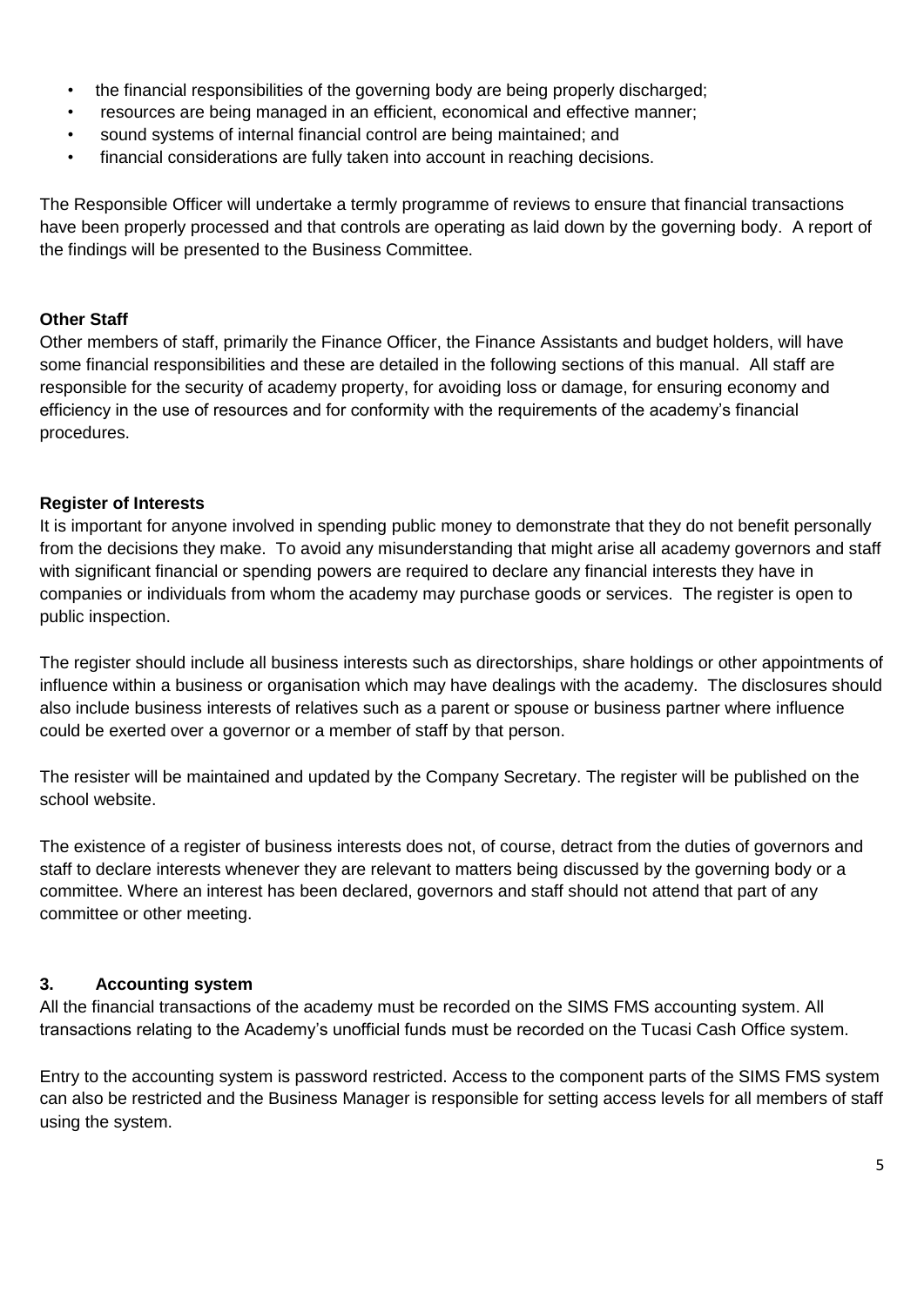The Business Manager is responsible for ensuring that there are effective back up procedures for the system. Backups for all administrative and financial data are made daily and are kept in separate buildings to the servers.

All transactions input to the accounting system must be authorised in accordance with the procedures specified in this manual.

The Finance Officer is responsible for carrying out monthly reconciliation between SIMS FMS and bank statements. Any unusual or long outstanding reconciling items must be brought to the attention of the Business Manager. The Business Manager will review and sign all reconciliations as evidence of his review.

# **4. Financial and Development planning**

The academy prepares an annual development plan. The development plan provides the framework for the annual budget. The budget is a detailed statement of the expected resources available to the academy and the planned use of those resources for the following year.

## **Development Plan**

The completed development plan will include detailed objectives for the coming academic year and outline objectives for the following two years. The plan should also include the estimated resource costs, both capital and revenue, associated with each objective and success criteria against which achievement can be measured.

The senior management team will monitor progress against the development plan and report to the governing body if there is a significant divergence from the agreed plan and will recommend an appropriate course of action.

## **Annual Budget**

The Business Manager is responsible for preparing and obtaining approval for the annual budget. The budget must be approved by the Headteacher, Business Committee and the governing body.

The approved budget must be submitted to the EFA by 31 July each year and the Business Manager is responsible for establishing a timetable which allows sufficient time for the approval process and ensures that the submission date is met.

The annual budget will reflect the best estimate of the resources available to the academy for the forthcoming year and will detail how those resources are to be utilised. There should be a clear link between the development plan objectives and the budgeted utilisation of resources.

## **Monitoring and Review**

Budget monitoring reports will be prepared by the Business Manager twice a term to coincide with Business Committee meetings. The reports will detail actual income and expenditure against budget both for budget holders and at a summary level for the Headteacher and the Business Committee. In addition the Chair of Governors will receive a monthly report summarising the financial position of the Academy.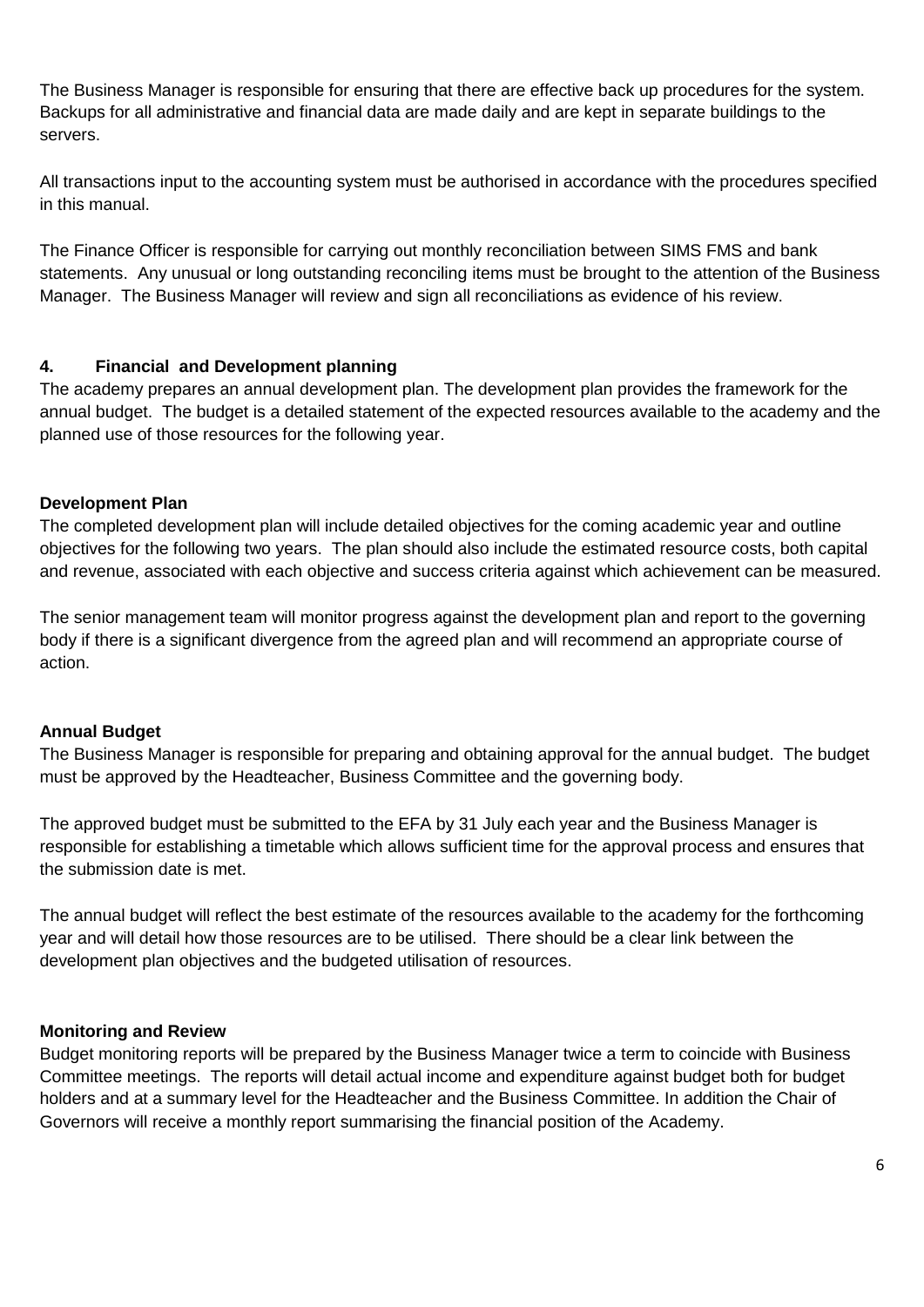Any potential overspend against the budget must in the first instance be discussed with the Business Manager before an order is placed. The accounting system will not allow payments to be made against an overspent budget without the approval of the Business Manager.

The monitoring process should be effective and timely in highlighting variances in the budget so that differences can be investigated and action taken where appropriate. If a budget overspend is forecast it may be appropriate to vire money from another budget or from the contingency. All Budget virements must be notified to the Business Committee. Any virement over £5000 must be authorised in advance by the Business Committee.

# **5. Payroll**

## **Staff Appointments**

The governing body has approved a staffing budget for the academy. Changes can only be made to this budget with the express approval in the first instance of the Business Committee who must ensure that adequate budgetary provision exists for any staffing changes.

The Headteacher has authority to appoint staff within the authorised budget except for members of the Senior Leadership Team whose appointments must follow consultation with the governors. The Headteacher maintains personnel files for all members of staff which include contracts of employment. All personnel changes must be notified, in writing, to the Business Manager immediately.

## **Payroll Administration**

The academy payroll is administered by Somerset Local Authority on the STAR payroll system. All staff are paid monthly by BACS transfer.

New starter and payroll amendment forms must be completed by the Finance Officer, authorised by the Business Manager or the Headteacher, and submitted to the LA by the payroll deadline.

A payroll print out is received from the Local Authority in advance of payment. The Local Authority calculates the deductions due from payroll to comply with current legislation. The major deductions are for PAYE tax, National Insurance contributions and pensions. The amounts payable are summarised on the gross to net pay print out. This is checked by the Finance Officer and signed by the Business Manager to authorise payment.

After the payroll has been processed the nominal ledger will be updated. Postings will be made both to the payroll control account and to individual cost centres. The Finance Officer should review the payroll control account each month to ensure the correct amount has been posted from the payroll system, individual cost centres have been correctly updated and to identify any amounts posted to the suspense account.

# **6. Purchasing**

All purchasing by the academy should be governed by the principles of Best Value. To ensure division of duties the following system for purchasing should be followed:

- (1) Individual staff prepare orders on School order forms.
- (2) Budget Holder signs this Proforma.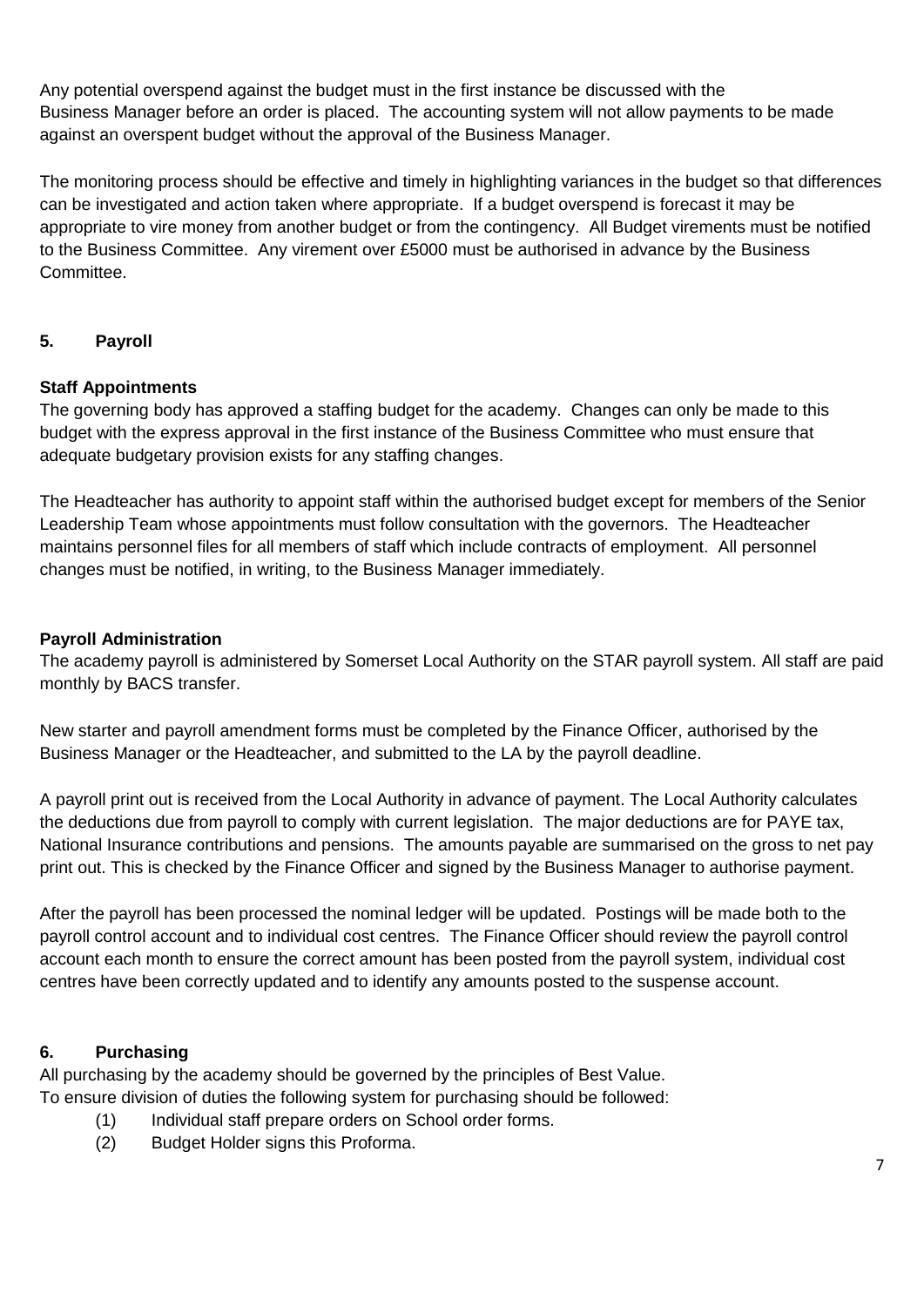- (3) Finance Assistant prepares orders on SIMS-FMS.
- (4) Finance Officer signs official order to go to supplier.
- (5) Goods received and checked delivery note signed by budget holder.
- (6) Budget Holder signs invoice for processing.
- (7) Finance Assistant prepares invoices on SIMS-FMS for payment.
- (8) Cheques prepared and signed by two signatories.

## **Routine Purchasing**

Budget holders will be informed of the budget available to them at the start of the academic year. It is the responsibility of the budget holder to manage the budget and to ensure that the funds available are not overspent. A print out detailing actual expenditure against budget will be supplied to each budget holder on a regular basis and budget holders are encouraged to keep their own records of orders placed but not paid for.

Routine purchases up to £1,000 can be ordered by budget holders, but this should not be done directly with the supplier. In the first instance a supplier should be chosen from the approved suppliers list held by the Finance Office. A quote or price must always be obtained before any order is placed. If the budget holder considers that better value for money can be obtained by ordering from a supplier who is not approved the reasons for this decision must be discussed and agreed with the Business Manager.

All orders must be made, or confirmed, in writing using an official order form, stocks of which are held in the Finance Office. Orders must bear the signature of the budget holder and must be forwarded to the Finance Office who will check adequate budgetary provision exists. The Finance Assistant will raise any concerns with the Business Manager who will discuss the matter with the budget holder. The Finance Office will place the official order with the supplier.

Approved orders will be allocated a unique reference number and entered onto SIMS FMS and the order despatched to the supplier.

On receipt of the goods the budget holder must undertake a detailed check of the goods received against the goods received note (GRN) and make a record of any discrepancies between the goods delivered and the GRN. Discrepancies must be reported to the Finance Office without delay and they will contact the supplier. If any goods are rejected or returned to the supplier because they are not as ordered or are of sub-standard quality, the Finance Office should be notified.

On receipt of an invoice checks will be made, including agreement to GRN details, to ensure it is correct. All invoices should be signed by the budget holder within 7 days of receipt to authorise payment and sent to the Finance Office. If a budget holder is pursuing a query with a supplier the Finance Office must be informed of the query and periodically kept up to date with progress.

On receipt of the signed invoice the Finance Assistant will input details of payments to be made on to SIMS FMS and generate the cheques or BACS payments required. The cheques or BACS payments must be presented to the person responsible for authorising the payment together with associated paperwork and must be signed by two of the nominated signatories.

# **Orders over £1,000 but less than £25,000**

At least three written quotations should be obtained for all orders between £1,000 and £25,000 where approved competing suppliers exist. Written details of quotations obtained should be prepared and retained by budget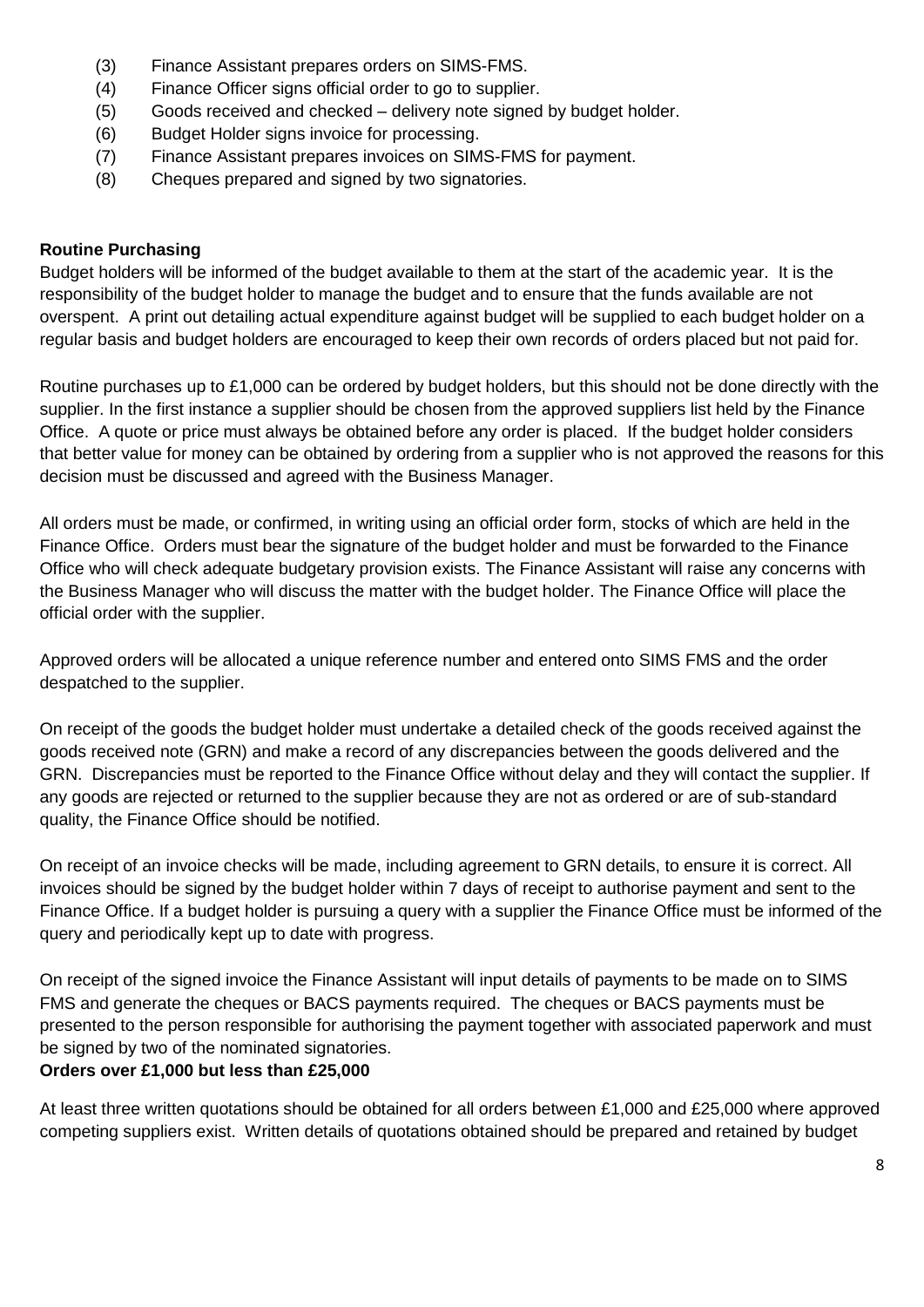holders for audit purposes. Telephone quotes are acceptable if these are evidenced and faxed confirmation of quotes has been received before a purchase decision is made. Email quotes are acceptable.

Budget holders and the Finance Team should keep suppliers and prices under review, including seeking new suppliers where appropriate.

## **Orders over £25,000**

All goods/services ordered with a value over £25,000, must be subject to formal tendering procedures. This will normally be a restricted tender process where a formal tender document requiring formal response is issued to a number of recognised suppliers.

A minimum of three valid tenders would normally be required.

For very significant contracts the Governing Body should be aware that EU procurement law may apply and they are advised to seek independent advice.

## **7. Income**

The main sources of income for the academy are the grants from the DfE. The receipt of these sums is monitored directly by the Business Manager who is responsible for ensuring that all grants due to the academy are collected.

The academy also obtains income from:

- Parents and students, for uniform, trips, resources and school events; and
- the public, mainly for hire of the buildings.

## **Parents and students**

Parents and students can pay in person by cash or cheque, or over the internet using WorldPay.

All cash and cheque payment must be made directly to the Finance Office where a receipt will be issued. All transactions will be recorded on the Tucasi Cash Office system including the purpose of the payment to ensure the correct VAT treatment.

Internet payments will be reconciled with bank statements and checked by the Finance Assistant.

Charges to parents and students should not be designed to generate profit but set "at cost" with a small and appropriate admin charge. The charging policy of the Governing Body should be reviewed annually and is attached as appendix A to this manual.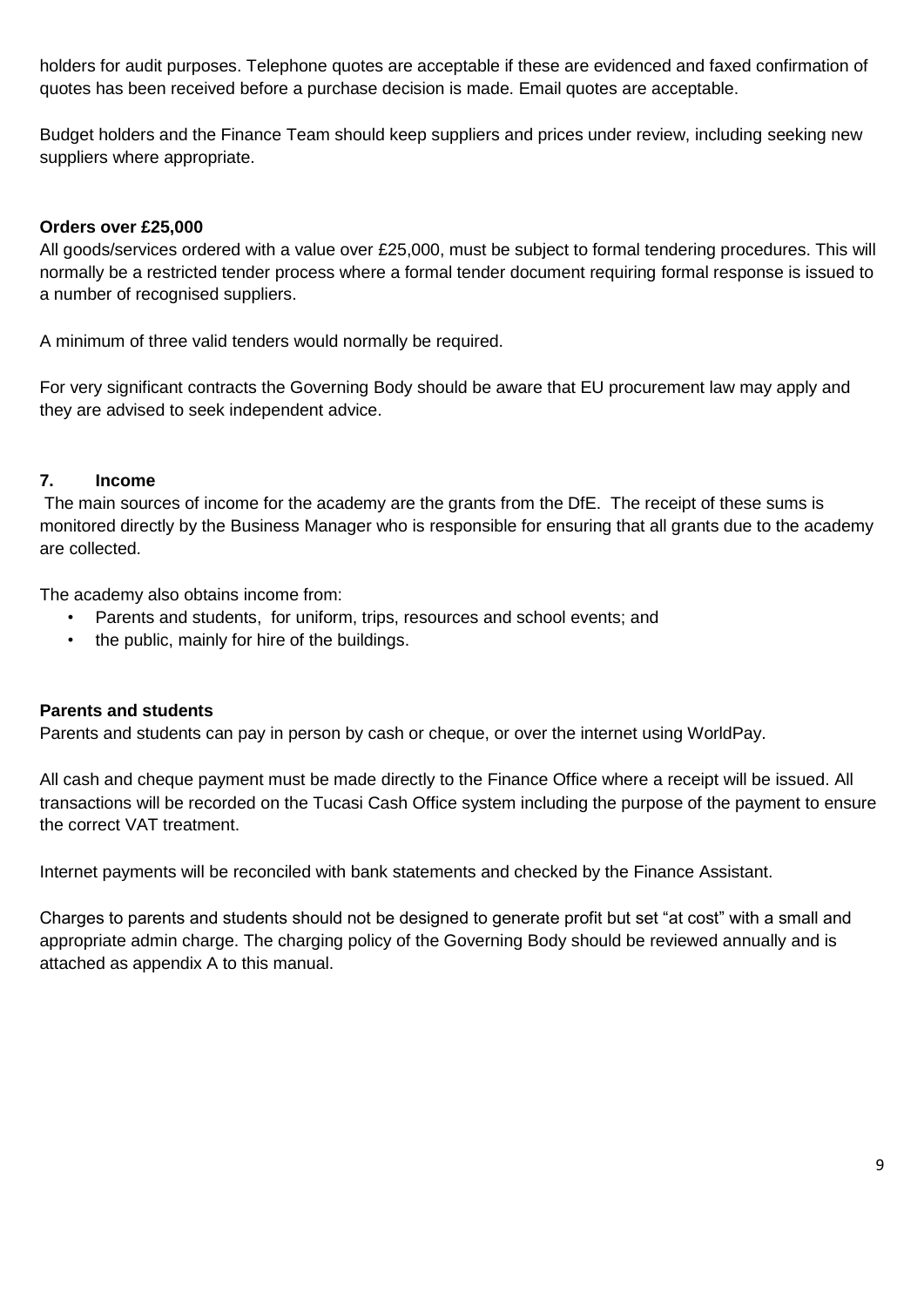# **General public**

Booking of academy facilities will be the responsibility of the Finance Officer. The Governors will review annually charges for the academy premises (Appendix B). Hirers will be sent a booking form with terms and conditions (Appendix C) followed by an invoice. Particular care will be taken as to the VAT status of the hire of the premises.

All cash and cheques received must be kept in the Finance Office safe prior to banking. Banking should take place every week or more frequently if the sums collected exceed the £2,000 insurance limit on the Finance Office safe.

Monies collected must be banked in their entirety in the appropriate bank account. The Finance Assistant is responsible for preparing reconciliations between the sums collected, the sums deposited at the bank and the sums posted to the accounting system. The reconciliations must be prepared promptly after each banking and must be reviewed and certified by the Finance Officer.

# **VAT**

The academy has no plans to register for VAT as the Business income is likely to be significantly below the *de minimis* level. It is the responsibility of the Business Manager to keep this under review and monitor levels of business income.

As a non-registered academy no VAT is added to any income, and VAT cannot be claimed on the cost of any business activity. However under the 2011 Finance Bill VAT can be reclaimed on the cost of non-business activity which will constitute the majority of the academies activity.

The correct classification of VAT is complex and separate VAT guidance exists for academies. Where any doubt exists independent advice will be sought from the LA Finance Team or the Academy's appointed accountants.

VAT claims for non-business activity will be submitted on a monthly basis by the Finance Officer.

## **Debtors**

The academy will operate a robust approach to debt collection. Debtors will receive the following:

- 1) An original invoice:
- 2) On non payment after 30 days a copy invoice asking for payment within 7 days;
- 3) Telephone contact after 40 days;
- 4) A final warning letter from the Business Manager threatening legal action after 50 days.

If a debt relates to an existing student the academy reserves the right to withhold other chargeable events or the issue of exam certificates. Every attempt will be made to agree a series of staged payments by the debtor.

Legal action will be an absolute last resort and will be on a case by case basis given the circumstances and the size of the debt. Any decision to proceed will be a decision for the Business Committee.

Write of debts under £100 will be at the discretion of the Business Manager. Debts of over £100 will be referred to the Business Committee for decision over what action should be taken.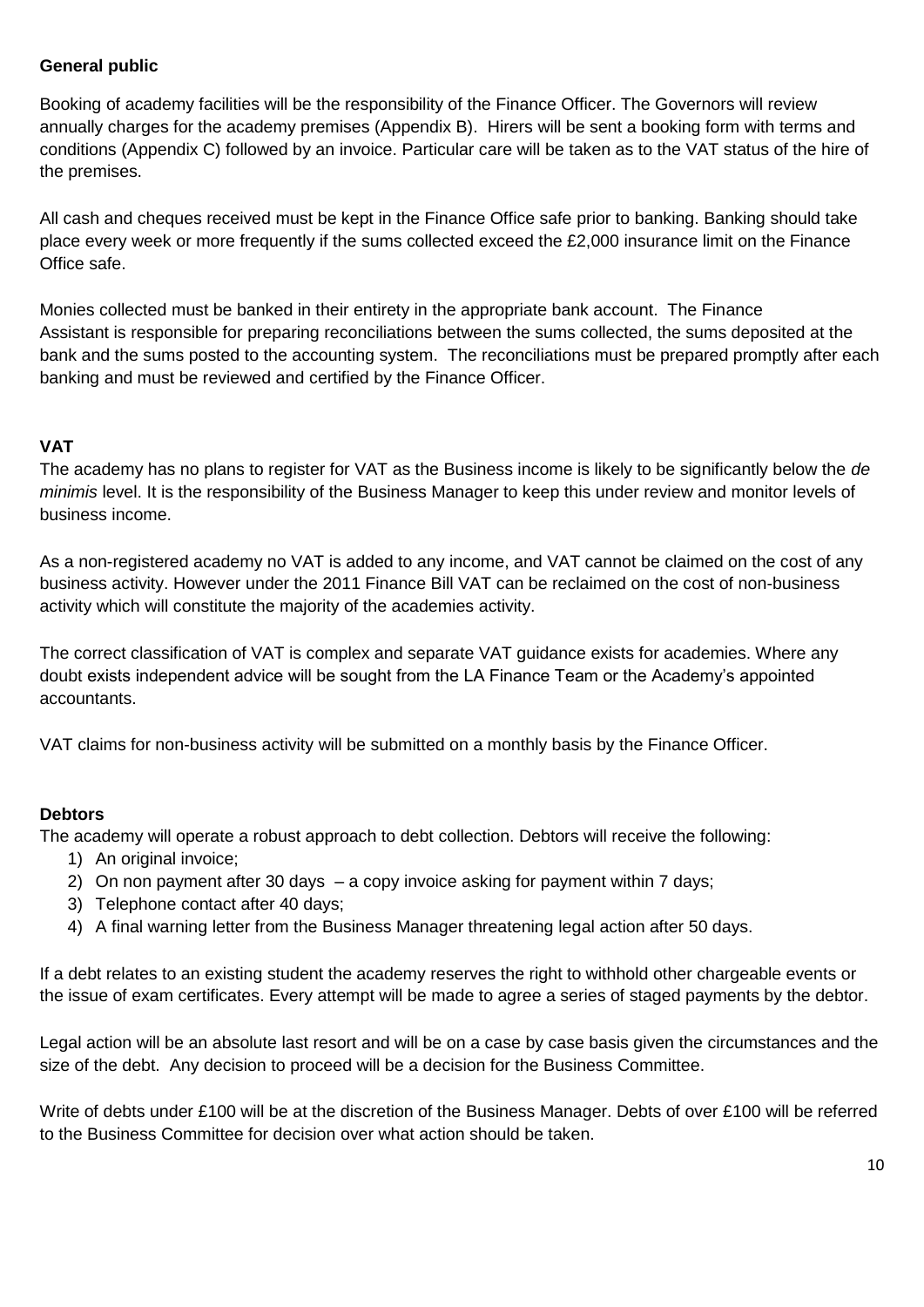## **8. Cash Management**

## **Bank Accounts**

The opening of all accounts must be authorised by the governing body who must agree the arrangements covering the operation of accounts, including any transfers between accounts and cheque signing arrangements. The operation of systems such as Bankers Automatic Clearing System (BACS) and other means of electronic transfer of funds must also be subject to the same level of control.

## **Deposits**

Particulars of any deposit must be entered on a copy paying-in slip, counterfoil or listed in a supporting book. The details should include:

- the amount of the deposit; and
- a reference, such as the number of the receipt or the name of the debtor.

## **Payments and withdrawals**

All cheques and other instruments authorising withdrawal from academy bank accounts (BACS) must bear the signatures of two of the following authorised signatories:

- Headteacher;
- Business Manager ;
- Deputy Headteacher; and
- Finance Officer

This provision applies to all accounts operated by or on behalf of the governing body of the academy.

No overdraft facility or other change to the operation of the bank accounts can be made without a resolution by the Governors of the Academy.

BACS payments will be made in batches on a weekly basis. Once created for payment by the Finance Assistant the batch will be un-editable. Copies of the signed invoices and batch details will be provided to the authorisers. Authorisation will occur via electronic login to the bank's secure site and personal card verification including a 12 figure PIN by two of the authorised signatories.

The Business Manager must ensure bank statements are received regularly and that reconciliations are performed at least on a monthly basis by the Finance Officer. Monthly reconciliations will be checked and signed off by the Business Manager.

## **Credit Card**

The school has two credit cards on a Lloyds TSB account. The cards are in the name of the holder, currently Annette Swaine, Finance Officer (limited to £11000) and Sarah Harding, D&T technician (limited to £500). The cards are protected by a PIN number known only to the cardholder.

Staff who have a school credit card are required to sign a Cardholder Agreement, as detailed in Appendix E. This outlines the responsibilities of the cardholder and the limits on the cards use. Failure to abide by the terms of the agreement may result in disciplinary action.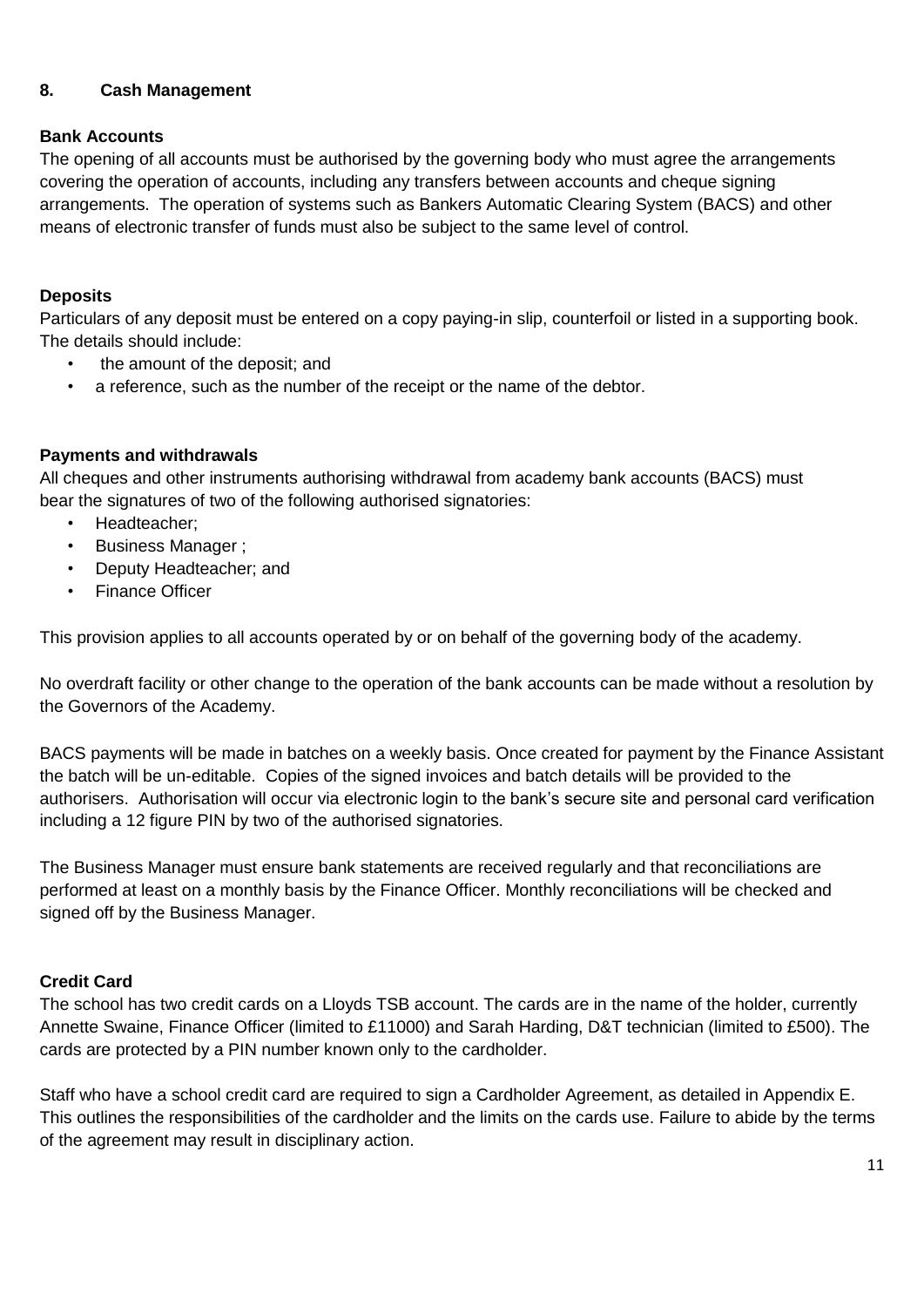The cards are for online purchases where the supplier will not take an order number.

Receipts are kept for transactions where no order is available, such as food purchases at local supermarkets, and these are signed by the budget holder. Online orders must be accompanied with a valid invoice/receipt. These are reconciled against the monthly statement, firstly by the Finance Officer and then checked by the Business Manager . Any discrepancies would be investigated by the Business Manager.

Cards that are lost or stolen must be reported to Lloyds TSB immediately and the Business Manager informed.

Where a cardholder leaves employment of Westfield Academy the Business Manager is responsible for retrieving and destroying the card and informing Lloyds TSB.

## **Petty Cash Accounts**

The academy maintains a petty cash balance of £500. The cash is administered by the Finance Assistant and is kept in the Finance office safe.

The only deposits to petty cash should be from cheques cashed specifically for the purpose. The receipt should be recorded in the petty cash system with the date, amount and a reference, normally the cheque number, relating to the payment. All other cash receipts for whatever reason should be paid directly into the bank.

In the interests of security, petty cash payments will normally be limited to £30. Higher value payments should be made by cheque directly from the main bank account as a cash book payment. All claims for petty cash must be supported by a receipt.

The Finance Assistant is responsible for entering all transactions into the petty cash records on SIMS FMS on a regular basis and regular cash counts should be undertaken by the Finance Officer to ensure that the cash balance reconciles to supporting documentation.

Petty cash should be held in a locking cash box which is put in the safe overnight.

## **Cash Flow Forecasts**

The Business Manager is responsible for preparing cash flow forecasts to ensure that the academy has sufficient funds available to pay for day to day operations. If significant balances can be foreseen, steps should be taken to invest the extra funds.

## **Investments**

The Business Committee should agree all investment of surplus academy funds and the principles are laid out in Appendix D. Any investment must seek to retain full security for the money whilst looking for the maximum return.

## **9. Fixed assets**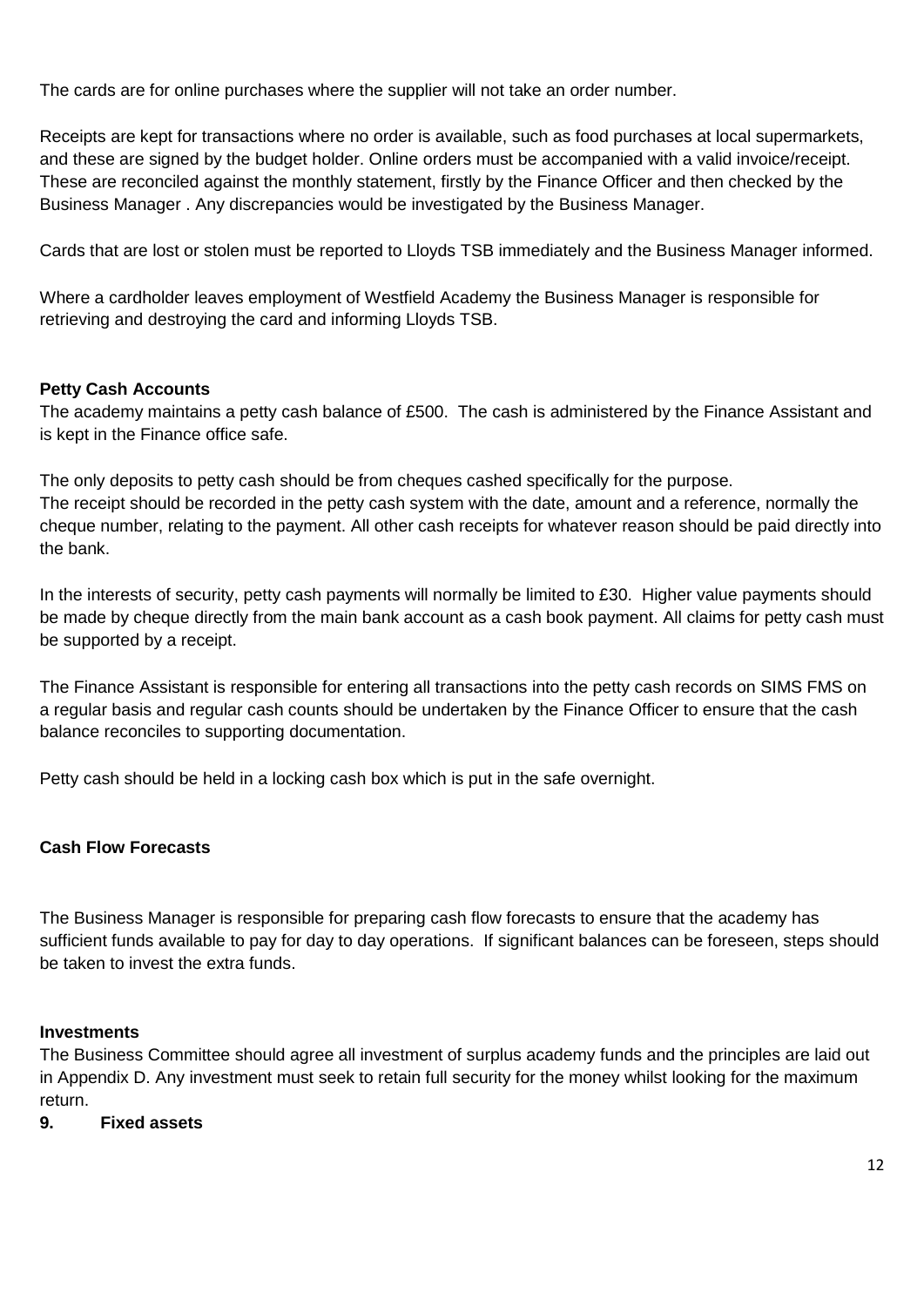## **Assets**

The Governing Body agrees a capitalisation limit of £1000. At the opening of the academy the Governing Body agreed an asset value and straight line depreciation rate for:

- Buildings 25 years or 0.8% per annum
- IT equipment 4 years or 25% per annum
- Vehicles 6 years or 16% per annum
- Office and Classroom furniture 10 years or 10% per annum

The asset values will form part of the opening balance of the academy. All subsequent transactions above capitalisation limit will be added to the value of the assets and must be entered on an Asset Register.

The Asset Register helps:

- ensure that staff take responsibility for the safe custody of assets;
- enable independent checks on the safe custody of assets, as a deterrent against theft or misuse;
	- to manage the effective utilisation of assets and to plan for their replacement;
- help the external auditors to draw conclusions on the annual accounts and the academy's financial system; and
- support insurance claims in the event of fire, theft, vandalism or other disasters.

# **Disposals**

Items which are to be disposed of by sale or destruction must be authorised for disposal by the Business Manager and, where significant, should be sold following competitive tender.

The academy must seek the approval of the DfE in writing if it proposes to dispose of an asset for which capital grant in excess of £20,000 was paid.

Disposal of equipment to staff is not encouraged, as it may be more difficult to evidence the academy obtained value for money in any sale or scrapping of equipment. In addition, there are complications with the disposal of computer equipment, as the academy would need to ensure licences for software programmes have been legally transferred to a new owner. In addition any disposal at below market value might incur tax and NI liabilities for the employee and the academy.

The academy is expected to reinvest the proceeds from all asset sales for which capital grant was paid in other academy assets. If the sale proceeds are not reinvested then the academy must repay to the DfE a proportion of the sale proceeds.

All disposals of land must be agreed in advance with the Secretary of State.

# **Loan of Assets**

Items of academy property must not be removed from academy premises without the authority of the Head of **Department** 

If assets are on loan for extended periods or to a single member of staff on a regular basis the situation may give rise to a 'benefit-in-kind' for taxation purposes. Loans should therefore be kept under review and any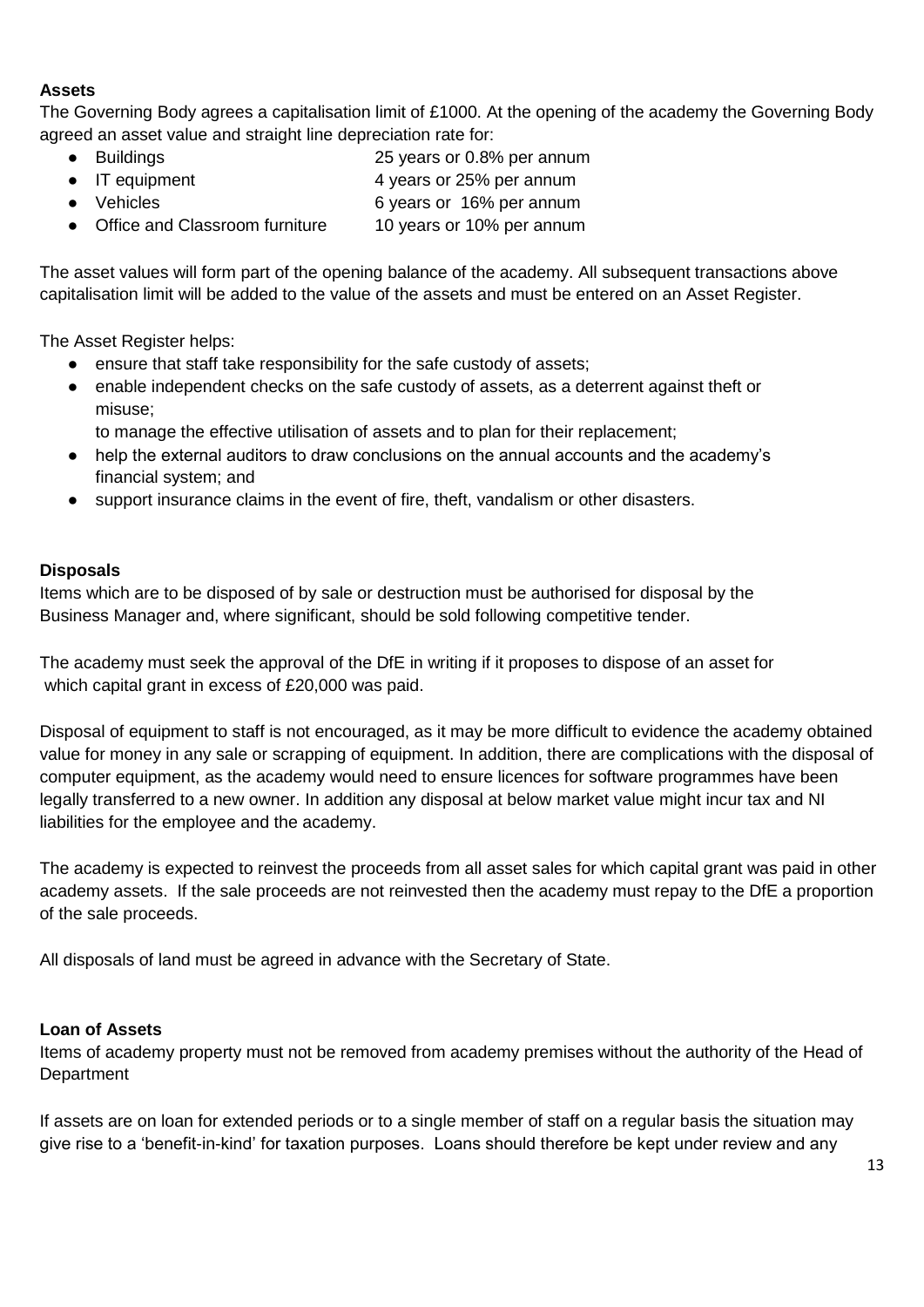potential benefits discussed with the academy's auditors.

# **10. Gifts and Hospitality**

Gifts and Hospitality are covered in a separate Gifts and Hospitality Policy, but the main provisions are summarised below.

All employees and Governors/Trustees must declare all gifts or hospitality made to them, regardless of value. All offers must be declared regardless of whether accepted or declined. Declarations must be recorded in the Academy's Gift and Hospitality Register.

It is the individual's responsibility to ensure they are not put in a position that risks, or appears to risk compromising their role as an employee of the Academy. In exercising judgement as to whether to accept a gift or hospitality the question should be asked what public perception would be if the information was published given the employees role and circumstances.

Employees/Governors may retain all gifts valued at £40.00 or under. For gifts exceeding £40.00 the gift should be either refused or donated to some charitable purpose.

Hospitality should only be accepted where there is a direct link to working arrangements and a genuine business reason can be demonstrated. For example it is acceptable to receive hospitality when attending a conference or training day or supporting other official school business.

Academy staff should be mindful that all gifts and hospitality offered by the Academy are sourced from public funding and the expectation is that such funding will be used for legitimate purposes and demonstrate value for money.

In exceptional circumstance it may be appropriate for the Academy to provide a modest gift or hospitality to employees up to the value of £40.00, such as a bouquet of flowers to a seriously ill employee or to a longstanding employee who is retiring.

It should be noted there is an absolute ban on the provision of alcohol from Academy funds.

The Academy may also provide staff hospitality to support training days, or late night working.

Governors Business Committee will review the Gift and Hospitality Register annually.

Staff who fail to declare hospitality and gifts in accordance with this policy may be subject to action under the Academy's disciplinary policy.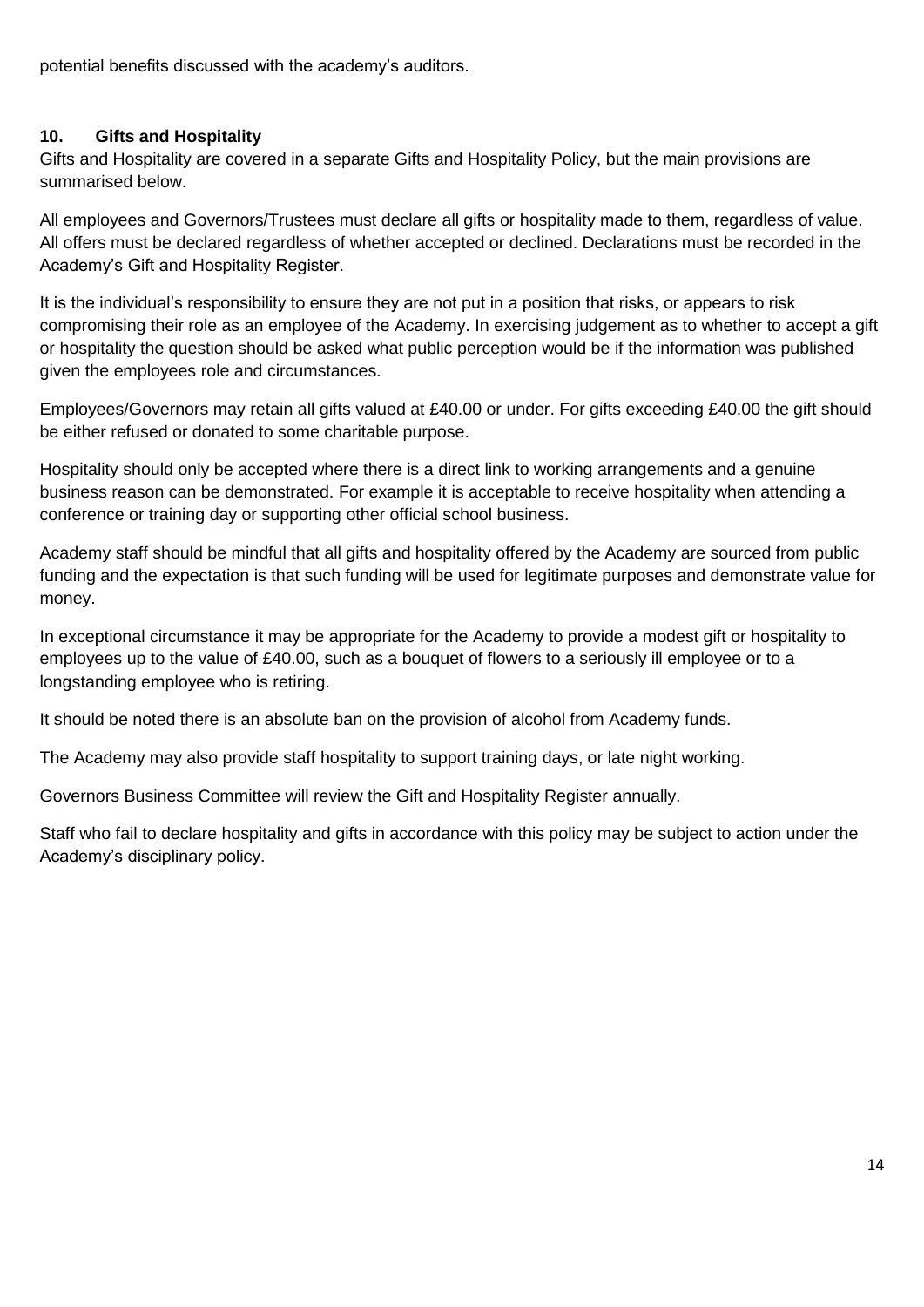# **APPENDIX A**

## **Charging students for activities at the academy**

## **Education in School Hours**

The basic principle is that education provided wholly or mainly during school hours should be free of charge.

The 1988 Education Act established that activities offered wholly or mainly during normal teaching time should be available to all students regardless of their parents' ability or willingness to help meet the cost.

Schools and academies have the **discretion** to charge for optional activities provided wholly or mainly out of school hours and have the right to invite voluntary contributions for the benefit of the school, or in support of any activity organised by the school, whether during or outside school hours.

The Governing Body recognises the valuable contribution which the wide range of additional activities, including clubs, trips and residential experiences can make towards pupils' personal and social education. The Governing Body aims to promote and provide such activities both as part of a broad and balanced curriculum for the pupils of the school and as additional optional activities.

## **Charges**

The Governing Body reserves the right to make a charge in certain circumstances for activities organised by the school.

## **School Journeys**

The Governors will pass on the cost for the board and lodging element of any residential activities deemed to take place within school hours: eg field study visits and foreign visits which take place wholly or mainly during school time.

The Governors will pass on the full cost to each pupil of any activities deemed to be optional extras taking place outside school hours: eg skating trips and foreign study visits which take place wholly or mainly outside school time.

## **Individual Instrumental Tuition**

The Governors will make a charge for providing individual instrumental tuition.

## **Materials and Ingredients**

Although the school will provide a large range of consumables, where these form part of the curriculum, there are instances where the Governing Body will charge for ingredients and materials or require them to be provided. If the parent has indicated **in advance** a wish to own the finished product, then either a charge will be made, or the parents will be expected to provide the raw materials or ingredients.

All text books will be provided by the school. Revision books may be recommended by the school and are sold at competitive prices. Copies are always available in the school library so that no pupil will be disadvantaged.

If homework is set from a revision book which not all pupils own, photocopies will be provided up to the limits imposed by copyright law. There is also a fund to support the purchase of books/resources for disadvantaged pupils.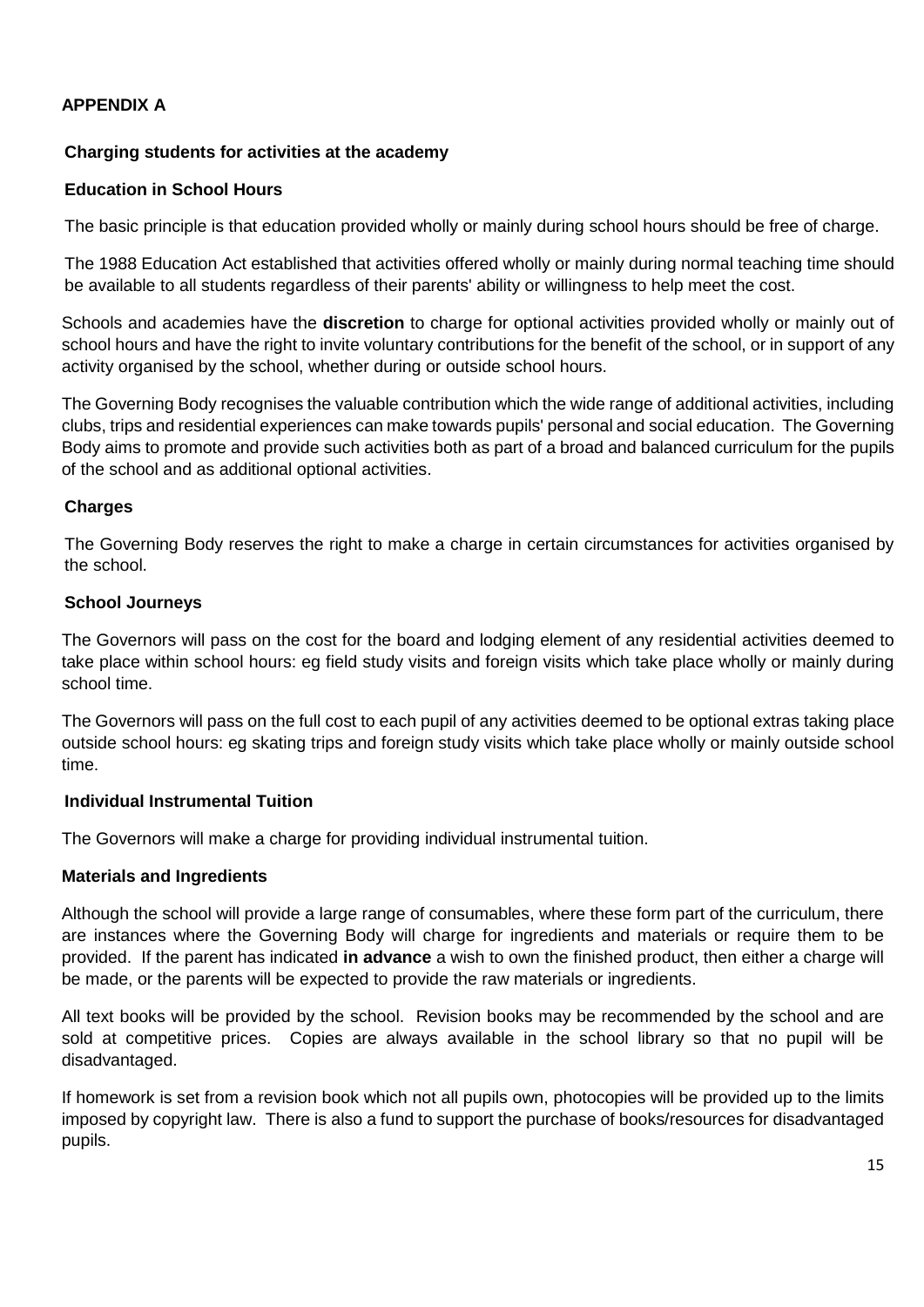## **Examination Fees**

If a pupil fails without good reason to complete the examination requirements for any public examination for which the school has paid (or is liable to pay) an entry fee, then the Governing Body may recover the fee from the parent.

Where a pupil has not been prepared for a prescribed public examination by the school, the Governing Body may make a charge for the cost of entering the pupil for the examination, as they can for entries to nonprescribed examinations whether or not prepared by the school.

## **Breakages and Damage to Property**

The Governors reserve the right to charge parents for the full amount of any damage caused to school property or the property of others, if that damage has been caused deliberately or as a result of misbehaviour.

## **General**

The Governing Body may, from time to time, amend the categories of activity for which a charge may be made. The Governing Body may invite parents to make voluntary contributions towards the cost of providing educational activities not specified above.

## **Remissions**

The Governing Body may decide, as part of its budget setting, to allocate money to a fund to support students whose parents struggle to meet any of the costs outlined above.

The fund will be managed by the Business Manager who will allocate remission of charges using the following criteria:

- 1) Is the student in receipt of Free School Meals?
- 2) Is the activity an essential part of the curriculum?
- 3) Is the individual students charge remission under £100 for the academic year as a whole?

If the answer to both 1) and 2) is YES then up to 100% remission of the charge can be given.

If the answer is YES to 1) and 3) and NO to 2) then up to 50% remission of the charge can be given, but the total remission in this case will not normally exceed £100.

If the answer is Yes to 1) and NO to 2) and 3) then, in the interests of fairness, it is unlikely further fee remission would be possible in that academic year.

Exceptionally, students not in receipt of Free School Meals who are experiencing hardship may be granted remission but this would not normally exceed 30% of the charge or a total remission of £50.

This policy is reviewed annually by the Business Committee as part of its review of the Academy Finance Manual.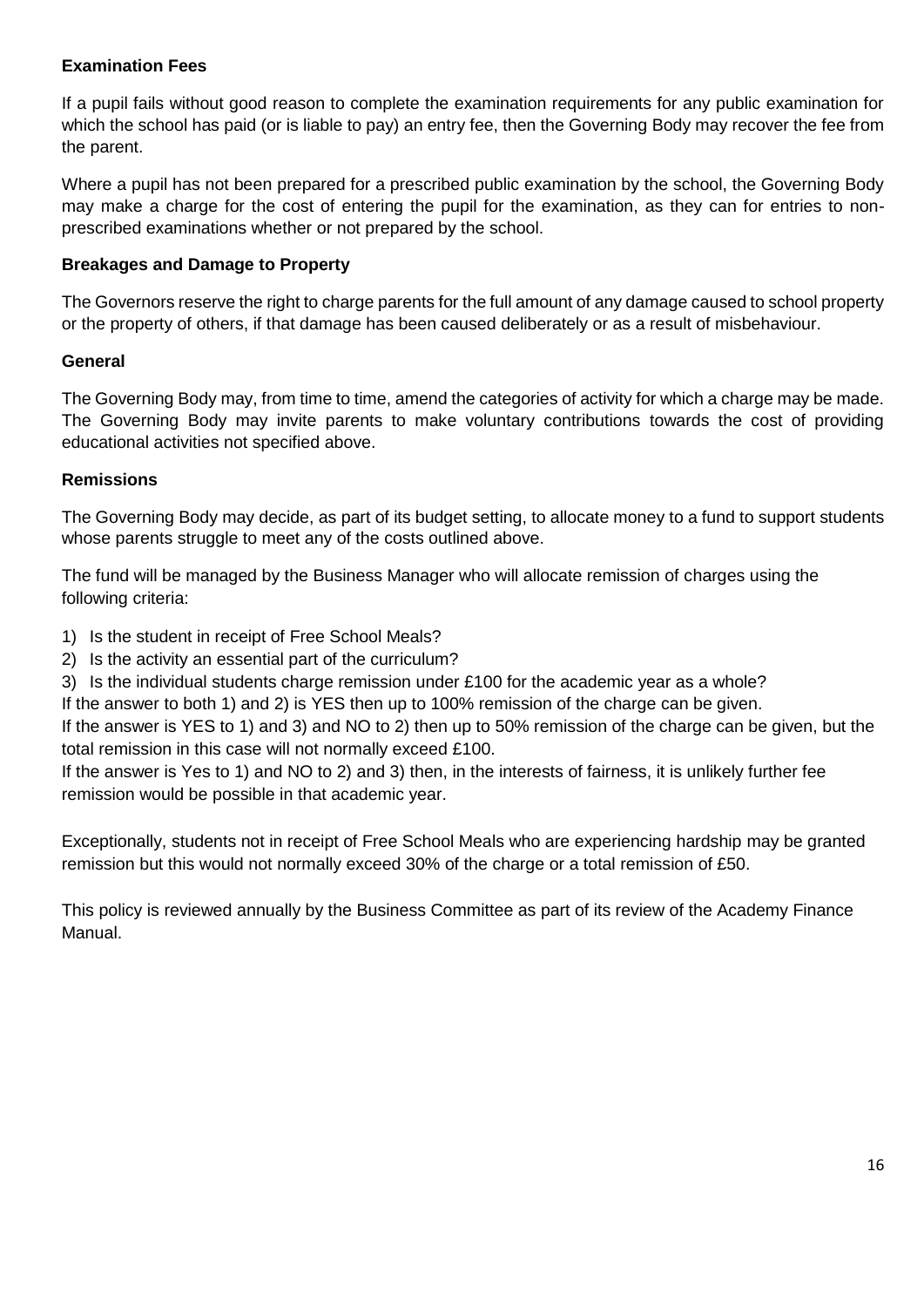## **APPENDIX B**

## **CHARGES FOR HIRE OF PREMISES**

| School Hall        | £23.00 per hour |
|--------------------|-----------------|
| Classrooms         | £17.00 per hour |
| <b>Sports Hall</b> | £25.00 per hour |
| Outside pitches    | £20.00 per hour |
|                    |                 |

#### **Lower School Theatre**

|                                                   | Per hour | Per evening<br>$(5-9.30pm)$  | Per full day<br>$(9 - 5pm)$ |
|---------------------------------------------------|----------|------------------------------|-----------------------------|
| Rehearsal sessions                                | 23.00    | 85.00                        | 130.00                      |
| Performance sessions<br>(when public are present) | 80.00    | 300.00<br>$(10.30pm$ finish) | 400.00                      |

# *(These prices do not include technical support. Hirers wishing to use lighting or sound must be aware of the Terms and Conditions relating to the provision of technical support)*

## **Dance and Drama Studios**

| Dance Studio                                     | 25.00 | 85.00  | 130.00 |
|--------------------------------------------------|-------|--------|--------|
| Drama Studio                                     | 25.00 | 75.00  | 110.00 |
| Dance and Drama Studio<br>(when booked together) | 42.00 | 145.00 | 210.00 |
| <b>Music Recording Studio</b>                    |       |        |        |
| <b>Recording Studio</b>                          | 40.00 | 120.00 | 200.00 |

# *(These prices do not include technical support. It is compulsory for approved technical support to be present throughout – please see terms and conditions)*

#### **3G pitch**

| Full pitch | 66.00 |
|------------|-------|
| Per third  | 23.00 |

Bookings out of indicated hours will incur additional charges.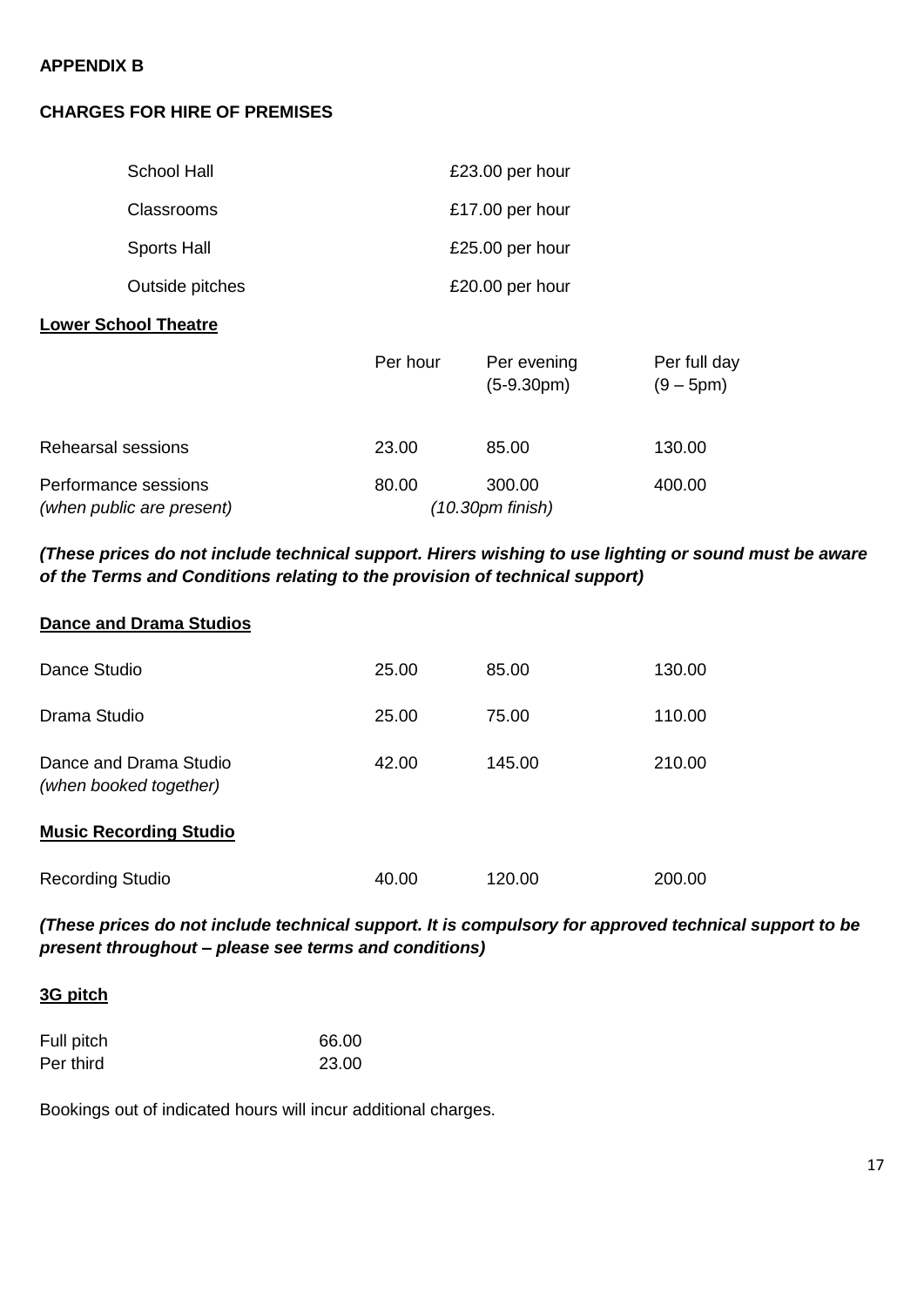# **VAT**

The hire of the school hall is not subject to VAT unless the hall is being hired with facilities such as the kitchen for catering and bar for a private function. If the school hall is adapted for sports use ie with the setting up of nets etc then it is treated as a sports hall.

The hire of the sports hall is subject to VAT unless it is part of a regular series of lettings of ten or more sessions of the same activity in the same place with an interval between sessions of not less than 1 day and no more than 14 days, or is for a continuous period exceeding 24 hours. All bookings in a series must be paid for, with no refund being made for any sessions missed by the hirer. If the hall is unavailable through unforeseen circumstances and the school has to cancel the letting, then a refund can be made.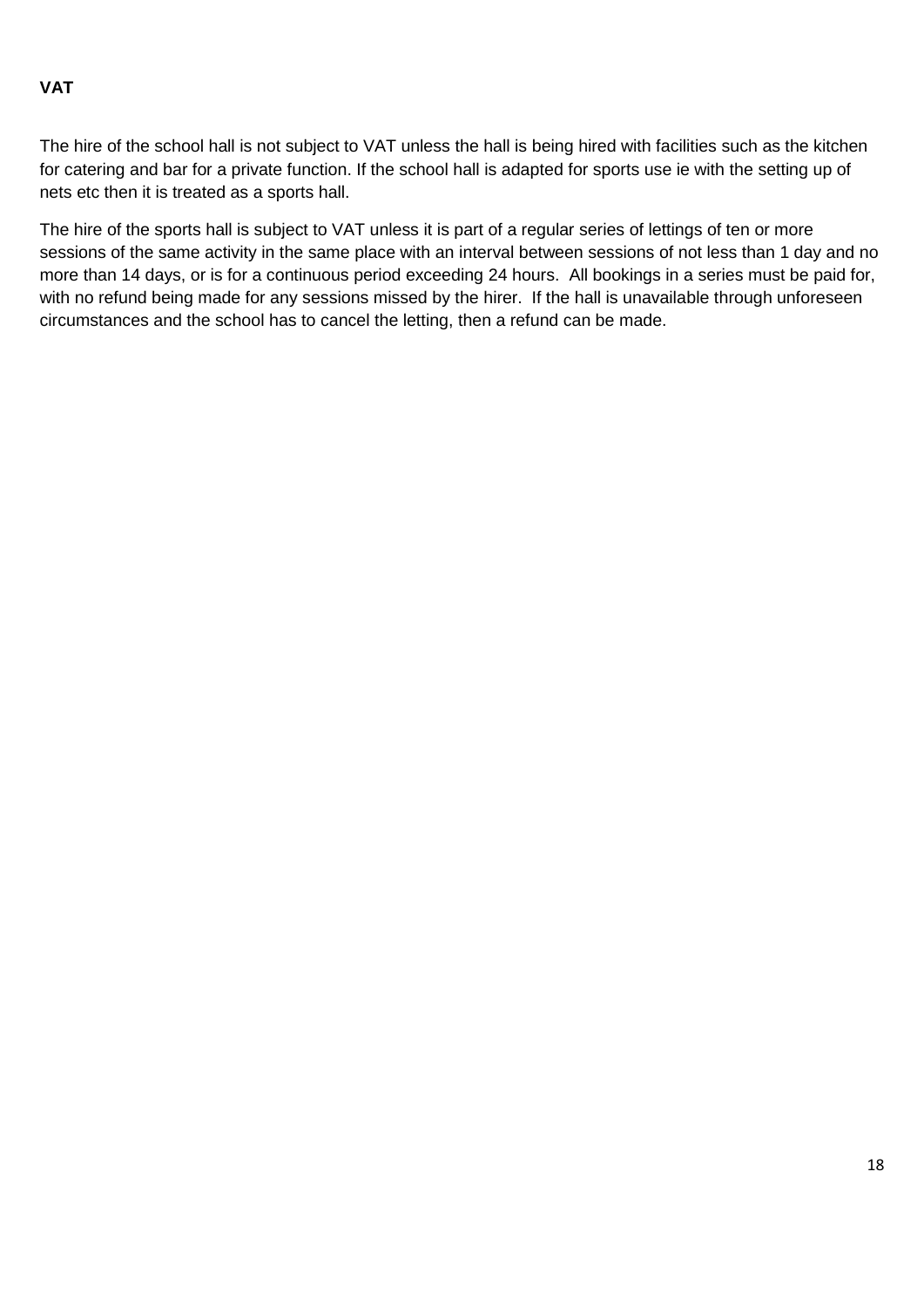# **APPENDIX C**

## **WESTFIELD ACADEMY USER AGREEMENT**

Agreement between Westfield Academy and **Agreement Setting Contact Academy** and the Hirer)

## **1. DEFINITIONS**

In this agreement:

- 1.1 "the establishment" means the academy premises;
- 1.2 "the Hirer" has the meaning defined at paragraphs 3.2 and 3.3 below;
- 1.3 "the facilities" means the premises and/or equipment forming part of or belonging to the Establishment which the Hirer has identified on his/her application form;
- 1.4 "the responsible body" means the academy's governing body, its management committee or any other body charged with responsibility for the use of its premises by the community;

## **2. AGREEMENT**

Westfield Academy agrees and undertakes that it shall:-

- 2.1 be responsible for the facilities and will resource, manage and routinely maintain them in a manner that will allow the safe operation of the facility
- 2.2 make the facilities available to the Hirer for the agreed hire period
- 2.3 provide lights and such other amenities as required for the facilities and its intended use
- 2.4 insure and keep insured the facilities against all usual commercial risks including public liability in its full reinstatement value
- 2.5 not increase hire charges once the charge for that booking period has been agreed, but reserves the right to review charges on an annual basis.

The Hirer agrees and undertakes that it shall:-

- 2.6 Use the facilities only for provision of hire activities as agreed and identified on the booking form
- 2.7 Ensure use of the facility is in accordance with the Conditions of Hire in section 3 and by other rules and regulations provided by the Academy including those in Annex 1
- 2.8 Ensure staff and players conduct themselves in a correct manner such that they do not interfere with the facilities or the equipment, cause wilful damage or provide undue noise or nuisance to neighbours or other users of the premises of the Academy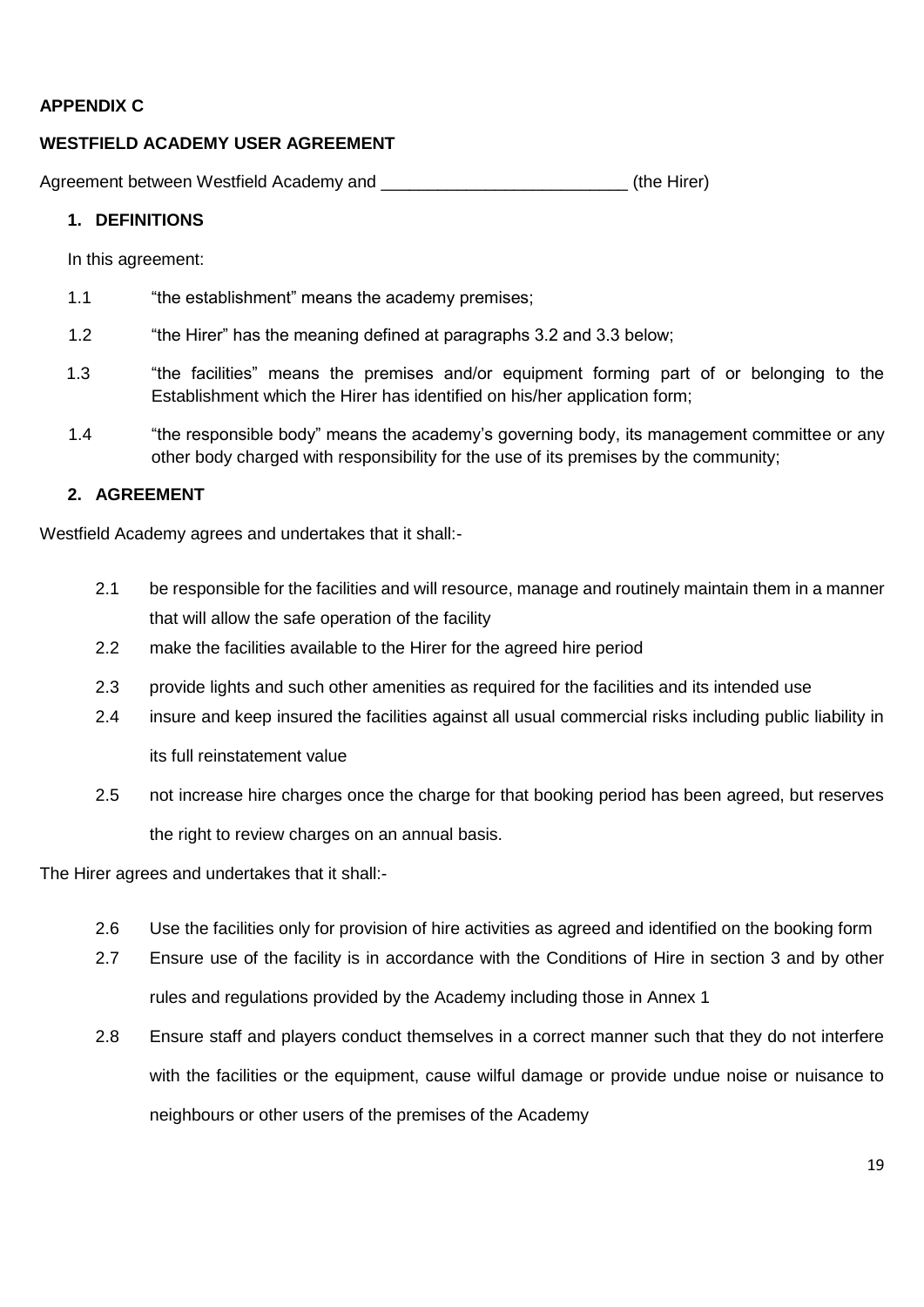- 2.9 Report damage to the facility or equipment immediately to Academy staff
- 2.10 Maintain sufficient Public Liability Insurance (minimum £5,000,000) including cover for damage to the facility or equipment by their use
- 2.11 Compensate the Academy for damage to the facility or equipment caused by their use during the hire period over and above normal wear and tear
- 2.12 Pay the agreed hire fee for use of the facility within 30 days of issue of the invoice

# **3. CONDITIONS OF HIRE**

- 3.1 All applications for the hire of the facilities must be in writing on the printed form.
- 3.2 The person signing the application form shall be deemed to be the Hirer and must be over 18 years of age.
- 3.3 Where the Hirer indicates that he or she signs the application form on behalf of any club or Organisation, that club or organisation shall also be deemed to be the Hirer and shall be jointly and severally liable with the applicant for any breach or non-observance of these conditions. Should there be any default of payment by that club, the person signing the form shall be deemed personally liable.
- 3.4 Where the activity involves young people below the age of 18, or vulnerable adults it is a condition of hire that supervising staff have a valid DBS check and that the Hirer has an appropriate Child Protection Policy.
- 3.5 The facilities will be used solely for the event described on the application form. If this booking relates to a regular and continuing booking this one undertaking shall be binding for all occasions when the facilities are used.
- 3.6 The Headteacher, or his/her representative, may refuse admission to any person without giving any reason for doing so and may similarly require any person to leave the premises.
- 3.7 The Hirer will be responsible for the provision of all such information, instruction and

Supervision, including first aid provision, as is necessary to ensure the safety of any activity for which the facilities are used.

- 3.8 The behaviour of all persons attending at the establishment for this booking is the responsibility of the Hirer, and they must ensure compliance with the Rules and Regulations in Annex 1.
- 3.9 The responsible body shall NOT be liable for any loss or damage to any property arising out of the hire, nor any loss, damage or injury which may be incurred by or be done or happen to any person or persons using the centre during the hiring, arising from any cause other than the negligence of the responsible body, its servant or agent.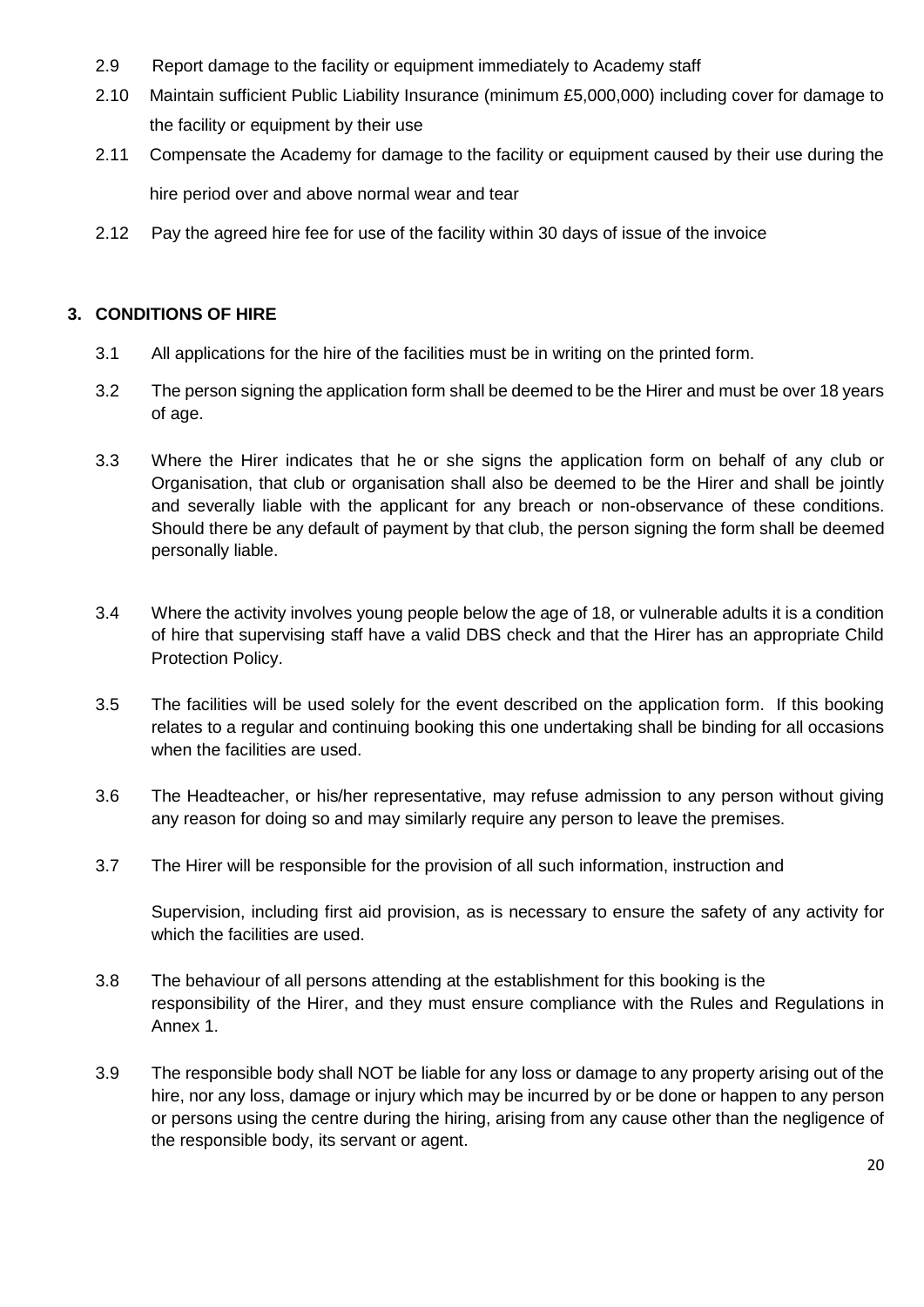3.10 The Hirer shall be responsible for all damage or loss to any fixtures, fittings, sports or other equipment or property occurring during the period of the hiring however and by whomsoever caused, together with any additional expenses and/or consequential losses arising from the damage or loss.

3.11 The responsible body will provide the Hirer with information relating to emergency procedures, (Annex 1) and it is the Hirer's responsibility to familiarise themselves with these and act appropriately.

3.12 The facilities must be left clean and tidy and all equipment must be put back after use. If the facilities are not cleaned to the reasonable satisfaction of the caretaker the Hirer will be responsible for any payment necessary to have them cleaned and this sum will be added to the hire charge.

3.13 The Hirer is responsible for ensuring a qualified supervisor is present, and that appropriate risk assessments have been completed during all activities of a hazardous nature, including but not exclusively karate, trampoline, gymnastics, judo or where the hiring organisation is a youth group.

3.14 The Hirer is solely responsible for the adequacy, suitability and safety of all equipment brought on to the facilities, and not owned by the Academy.

- 3.15 It is the sole responsibility of the Hirer to obtain any necessary licence for the sale of alcoholic drinks for the performance of plays and similar productions and for the playing of prerecorded music.
- 3.16 The Hirer must ensure that there are sufficient stewards to prevent unauthorised persons from entering the facilities and to ensure that guests are restricted to the facilities and to the necessary means of access thereto.

3.17 If the responsible body cancels a hire event the hirer will receive a refund of the hire charge, but the responsible body shall not be liable for any consequential loss that the hirer may sustain.

3.18 The responsible body reserves the right to vary these conditions at any time without notice or to make special arrangements in any particular case.

3.19 Authority to accept or decline or postpone a booking shall rest with the Headteacher of the establishment or his/her representative whose decision shall be final.

3.20 The responsible body will provide a member of Academy staff to be present at the start and end of the hire period. The responsible body cannot guarantee a member of staff will be on site throughout the hire.

Signed on behalf of the state of the by the by the by  $\mathsf{b}\mathsf{v}$ 

Position: \_\_\_\_\_\_\_\_\_\_\_\_\_\_\_\_\_\_\_\_\_\_\_\_\_\_\_\_\_\_\_ Date: \_\_\_\_\_\_\_\_\_\_\_\_\_\_\_\_\_\_\_\_\_\_\_\_\_\_\_\_\_ **RULES AND REGULATIONS FOR USE OF THE WESTFIELD ACADEMY FACILITIES**

1. Westfield Academy is NO SMOKING site in all areas.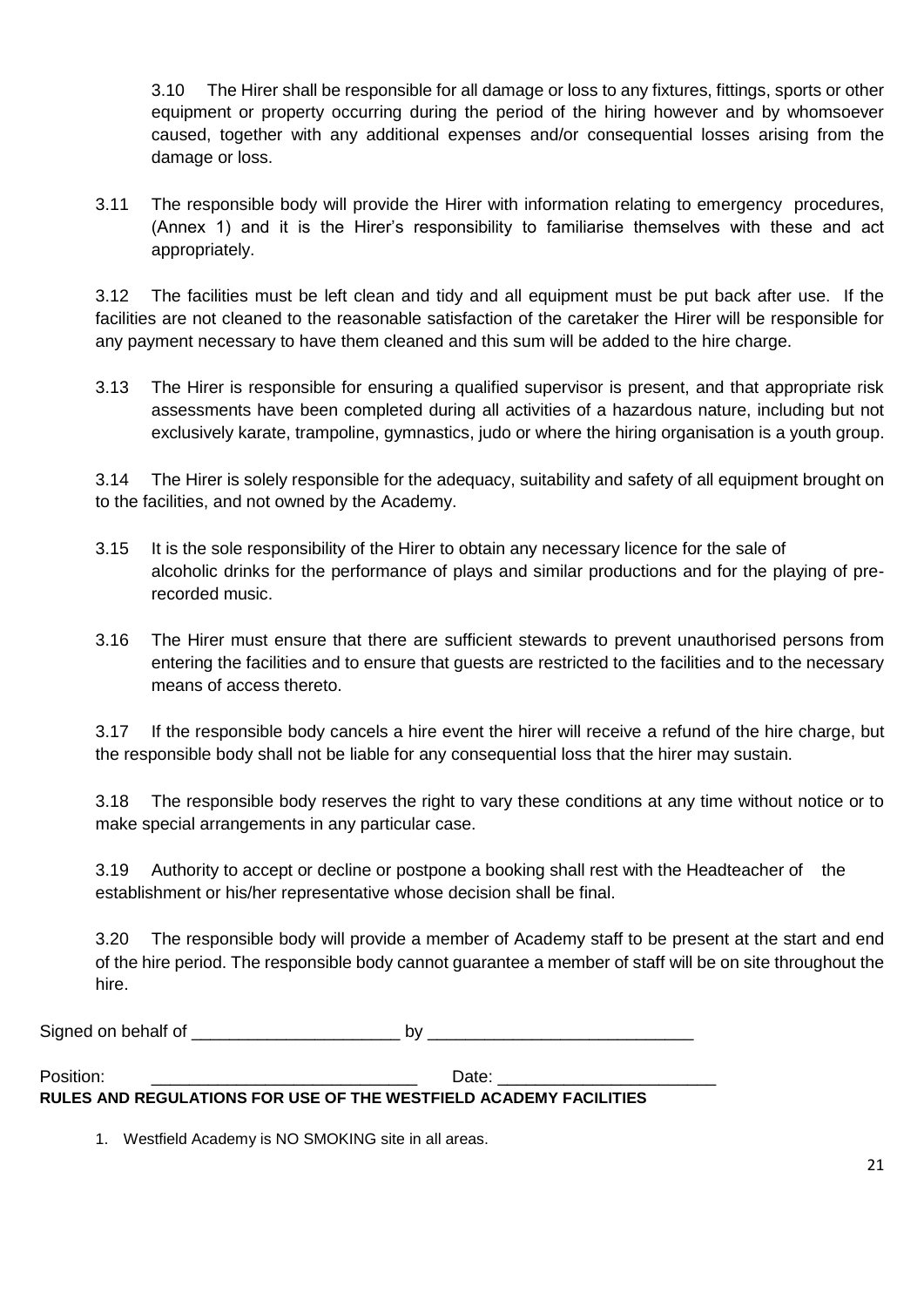- 2. No Dogs are allowed on site
- 3. It is the responsibility of Hirers to leave the site as it was found, including replacing equipment and furniture that has been moved.
- 4. Please take all LITTER and RUBBISH home with you.
- 5. Please start and finish your activity at the agreed time.
- 6. Please park in designated spaces, or in areas where permission has been agreed in advance. Please DO NOT park on grass verges or outside the Sports Hall.
- 7. Please behave appropriately for a school site with close neighbours no excess shouting, swearing or unruly behaviour.
- **8.** Please wear appropriate footwear for the activity and surface. In particular NO outdoor footwear in the Sports Hall or Dance Studio, NO studs on the Netball/Tennis Courts. **NO flat soled shoe/trainers or high heels on the 3G pitch – studded football boots or studded trainers only**
- 9. Please ensure footwear for the 3G pitch is clean a boot scraper and tap is provided to assist with this.
- 10. Please report damage or problems to Academy staff as soon as possible.
- 11. Please respect our neighbours and leave the site in a quiet and orderly manner.
- 12. Please respect Academy staff and follow their reasonable instructions. Abusive behaviour towards staff will not be tolerated.
- 13. For your information and safety the Academy has continuous recording CCTV across the site.
- 14. First aid cover is the responsibility of the hirer. However a basic first aid kit is available in the Sports Hall and Automatic External Defibrillator is available in the Upper School Office.
- 15. If you see individuals who are acting suspiciously or who appear to be intruders please do not confront them but contact the site team below with as much information as possible. In an extreme emergency where either persons or property are being openly threatened ring 999 direct.

#### **EMERGENCY AND FIRE PROCEDURES:**

- Hirers should be able to account to emergency services for all people at the hire event accurate registers/numbers are essential
- Fire alarm is given by the continuous ringing of a bell. On hearing the alarm evacuate the facility and gather on the grass in front of the Upper School, or on the Lower School Pitch
- If you discover a fire, break the nearest call glass point normally located close to an exit, inform the site staff on the number below and dial 999
- Follow the instructions of Academy Staff and the Emergency Services

## **CONTACT DETAILS: Site Manager (Emergencies only) – Steve Webber 07876 565526 01460 72684**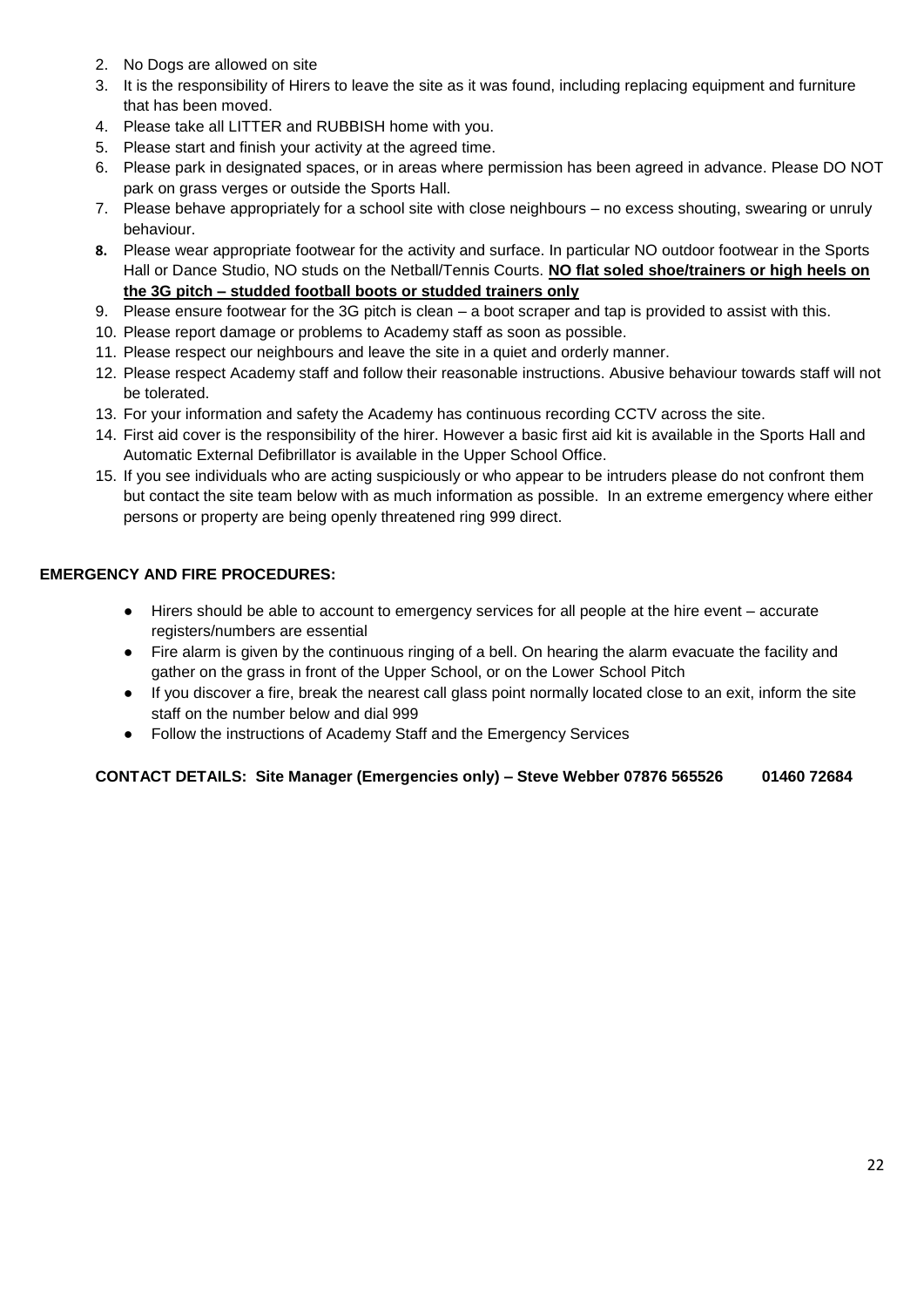# **APPENDIX D**

## **WESTFIELD ACADEMY**

# **INVESTMENT POLICY**

#### **PRINCIPLES**

The academy aims to manage its cash balances to provide for the day-to-day working capital requirements of its operations, whilst protecting the real long-term value of any surplus cash balances against inflation. In addition, the academy aims to invest surplus cash funds to optimise returns, but ensuring the investment instruments are such that there is no risk to the loss of these cash funds.

#### **PURPOSES**

• To ensure adequate cash balances are maintained in the current account to cover day-to-day working capital requirements

- To ensure there is no risk of loss in the capital value of any cash funds invested
- To protect the capital value of any invested funds against inflation
- To optimise returns on invested funds

#### **GUIDELINES**

Regular cash flows are to be prepared and monitored to ensure there are adequate liquid funds to meet all payroll related commitments and outstanding supply creditors that are due for payment.

Where the cash flow identifies a base level of cash funds that will be surplus to requirements these may be invested only in the following interest bearing deposit accounts with any of the following banks only:

o Lloyds TSB o Barclays o RBS o HSBC

Any deposit will not normally tie up money for a longer period than 3 months, without the express authorisation of the Business Committee.

Periodically the Business Manager will review the interest rates being achieved and will compare with other investment opportunities that comply with the parameters of this policy.

#### **REVIEW AND MONITORING**

This policy was agreed in June 2012 and will be reviewed every three years. Implementation of the policy will be reviewed by the Business Committee.

#### **Appendix E: Westfield Academy Expenses Policy**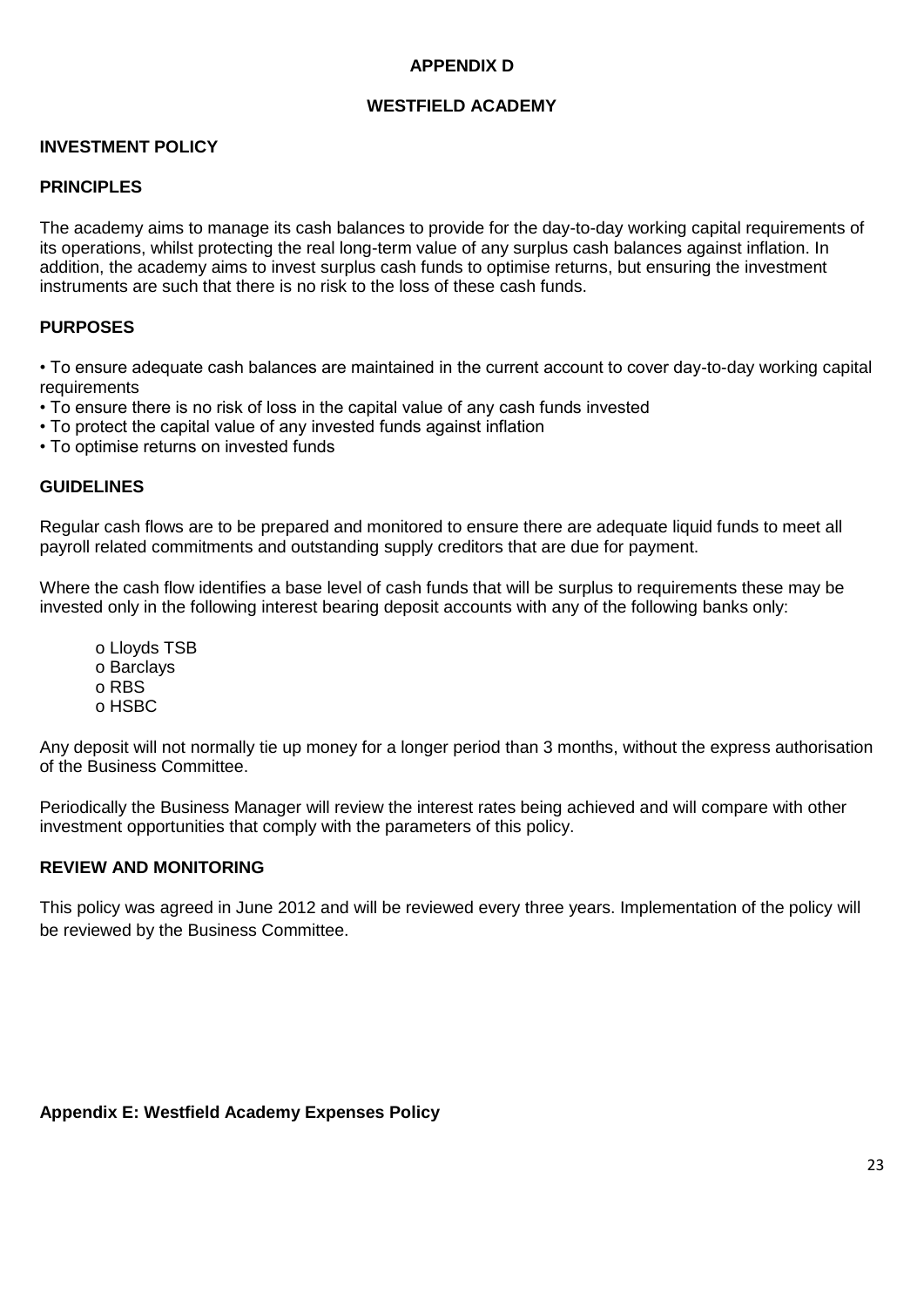## **Introduction**

The Academy will, from time to time, require employees to travel on business and to temporarily stay away from home in the course of their work. The aim of this policy is to provide guidance on the appropriate travel and accommodation arrangements.

The objectives of the policy are:-

- To secure best value for money public transport and hotel rates
- To provide reasonable standards of comfort, convenience and safety for employees who are required to travel on Academy business.

This policy covers:-

- Business travel by public transport including taxis
- Temporary accommodation, hotel expenses, that are a result of work requirements
- **Business mileage**
- Car parking

#### **Responsibilities**

The Governors Finance Committee is responsible for the content and monitoring of this policy, and reserves the right to alter the content to meet the needs of the Academy. The Chair of Governors is responsible for authorising the expenses claims of the Headteacher.

The Headteacher is responsible for ensuring employees have access to this policy, including new staff.

The Business Manager is responsible for the correct implementation of the policy and for the final authorisation of payment of expenses.

The Employee is responsible for ensuring any expenses incurred are authorised by the appropriate budget holder, and that all expenses are incurred in line with this policy.

## **Principles**

The lowest cost option must always be chosen provided this is consistent with the required convenience and speed of travel. It is recognised that some travel may involve long journeys and 'unsociable' hours. The overriding principle of this policy is to fulfil the business requirement of the journey in a way that minimises the inconvenience to the employee.

All public travel, and accommodation must be booked via the Finance Department where at all possible. They will be booked using the Academy credit card. When it is not possible to book using the Academy credit card and payment is made by the member of staff, then a reimbursement will be made when a proof of purchase is provided and an expenses claim form is completed.

All public transport, mileage, and accommodation must be authorised by the appropriate line manager. Where this is related to professional development it must be approved by the Business Manager responsible for the CPD budget.

When it is necessary to stay overnight the Academy will reimburse reasonable hotel expenses. All bookings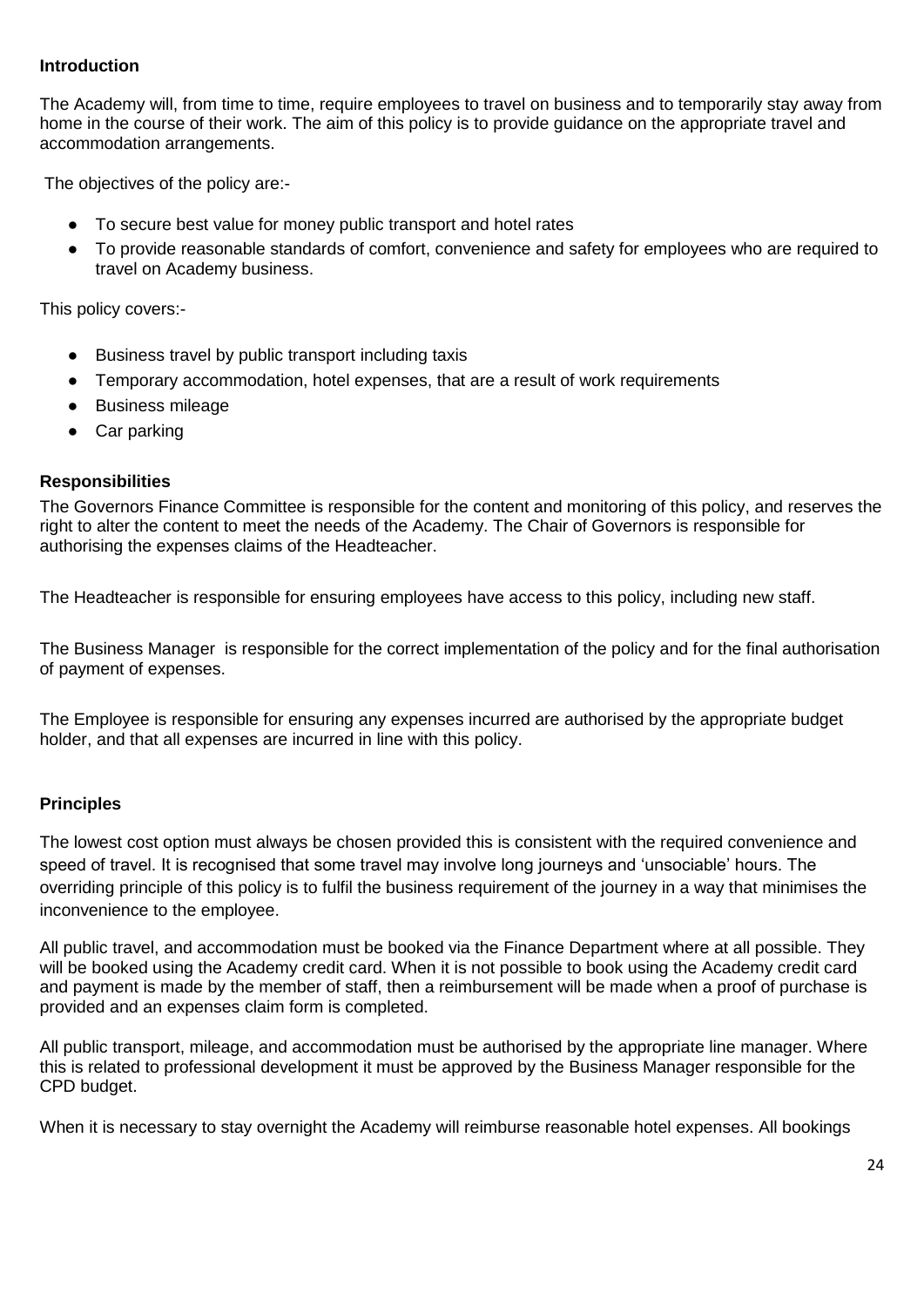must be made via the Finance Department. Where conference booking does not include the cost of hotel accommodation the maximum hotel rate per night reimbursed, inclusive of VAT and breakfast will be £100 (London) or £75 (all other locations).

All hotel bills should be paid using a personal credit/debit card and an appropriate VAT receipt obtained. Expenses will be reimbursed following submission of Expenses Claim Form with appropriate receipts.

All rail travel will be at standard class. Tickets should be booked well in advance (at least three weeks where possible) via the Finance Office.

When travel involves an overnight stay, the cost of an evening meal can be claimed up to maximum value of £15. When the duration of travel is longer than 5 hours, the cost of lunch up to a maximum value of £7 can be claimed. Receipts must be obtained for all meals and attached to Expenses Claim Form.

Where an employee uses their own car for travel, business mileage may be claimed at the rate of 0.23p per mile. Related expenses such as car parking charges and toll road charges will be reimbursed on production of receipts.

The Academy will not reimburse:-

- The cost of any alcoholic beverages
- Cost of family member travelling with an Academy employee
- Fines for traffic offences
- Personal travel insurance or insurance on personal property
- Items for personal use
- Loss of personal property, cash advances, tickets

In exceptional circumstances, and with agreement in advance, the Academy may reimburse legitimate expenses over and above that outlined in this policy. Where the total of these exceptional expenses is greater than £50 approval will be sought from the Finance Committee.

## **Breaches of the Policy**

Where an Employee is found to have breached this policy by deliberately and wilfully falsifying expenses claims the Academy will regard this as a serious disciplinary matter which will be dealt with under the Academy's disciplinary policy.

## **Monitoring and Review**

The Governors Finance Committee will review the content and expenses rates within the policy at least once every two years. The Business Manager will report exceptional expenses claims to the Finance Committee and provide data relating to all expenses claims on request.